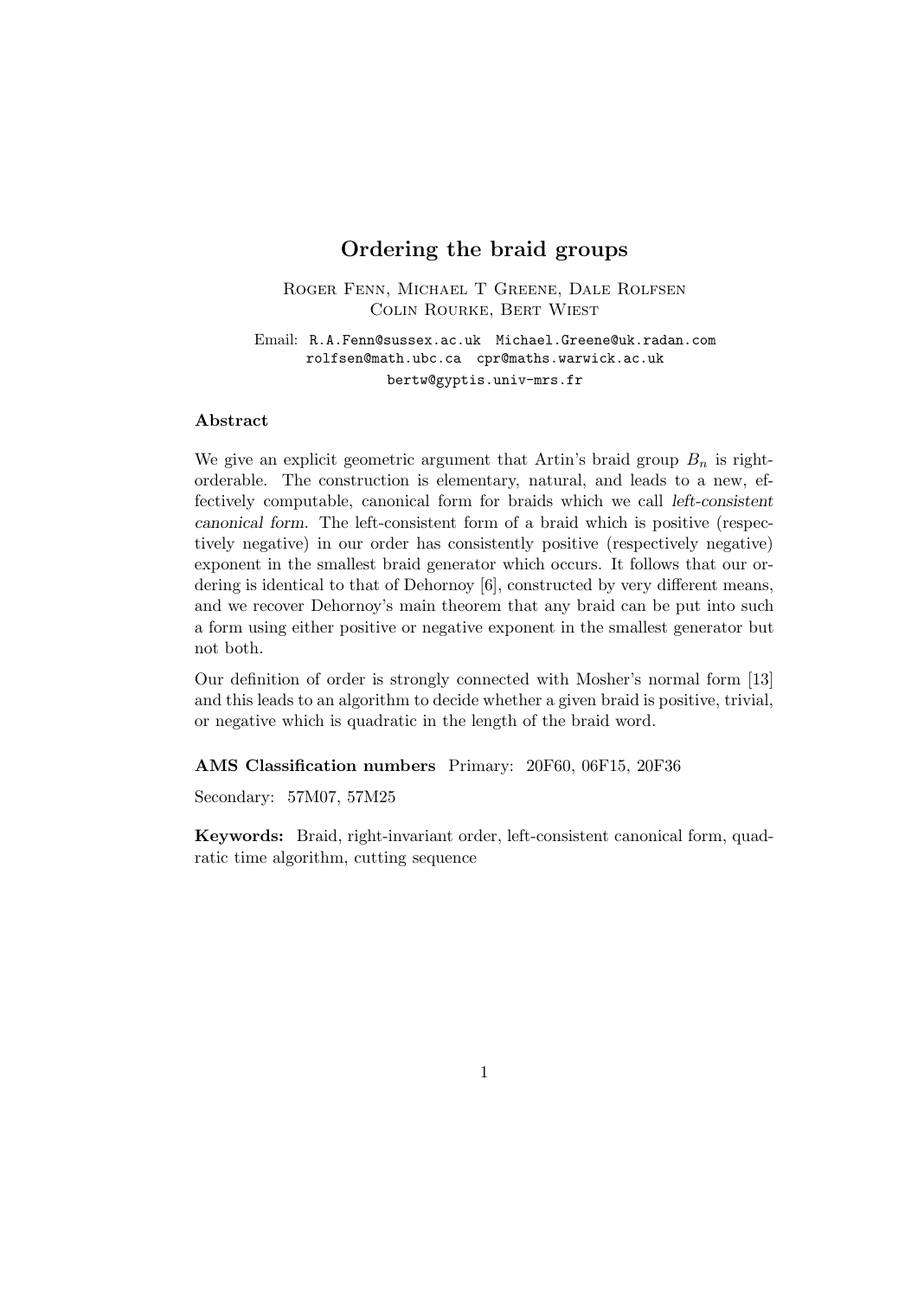## **0 Introduction**

Dehornoy [5, 6, 7] has proved that the braid group is right-orderable. More precisely, there is a total order on the elements of the braid group  $B_n$  which is right invariant in the following sense. Suppose that  $\alpha, \beta, \gamma \in B_n$  and  $\alpha < \beta$ , then  $\alpha \gamma < \beta \gamma$ . This ordering is uniquely defined by the condition that a braid  $\beta_0 \sigma_i \beta_1$  is positive (ie greater than the identity braid), where  $\beta_0$ ,  $\beta_1$  are words in  $\sigma_{i+1}^{\pm 1}, \ldots, \sigma_{n-1}^{\pm 1}$ . Dehornoy's proof is based on some highly complicated algebra connected with left-distributive systems. In this paper we construct this order geometrically using elementary arguments.

Our construction leads to a new, effectively computable, canonical form for braids which we call *left-consistent canonical form*. The left-consistent form of a positive braid has the general shape

$$
\beta_0 \sigma_i^e \beta_1 \dots \beta_{l-1} \sigma_i^e \beta_l
$$

where the  $\beta_i$  are words in  $\sigma_{i+1}, \ldots, \sigma_{n-1}$  and their inverses, and  $e = +1$ . For a negative braid the form is similar but with  $e = -1$ . It follows at once that our ordering is identical to Dehornoy's and we recover Dehornoy's main theorem that any braid can be put into such a shape for  $e = 1$  or  $e = -1$  but not both.

Our definition of order is strongly connected with Mosher's automatic structure [13] and this implies that the braid group is *order automatic*, ie the order can be detected from the automatic normal form by a finite state automaton. Furthermore the resulting algorithm to decide whether a given braid is positive, trivial, or negative is linear in the length of the Mosher normal form and hence quadratic in the length of the braid word (in contrast, Dehornoy's algorithm [7], although apparently fast in practice is only known to be exponential).

The paper is organised as follows. Section 1 contains basic definitions and introduces the curve diagram associated to a braid. In section 2 we prove that a curve diagram can be placed in a unique reduced form with respect to another and in section 3 we define the order by comparing the two curve diagrams in reduced form, and prove that it is right-invariant. In section 4 we construct the left-consistent canonical form of a braid, deduce that our order coincides with Dehornoy's and recover Dehornoy's results. In section 5 we give some counterexamples connected with the order, and in section 6 we make the connection with Mosher's normal form and deduce the existence of the quadratic time algorithm to detect order. Finally, in an appendix, we use *cutting sequences* to give a formal algorithm to turn a braid into the new left-consistent canonical form; note that this algorithm is not quadratic time.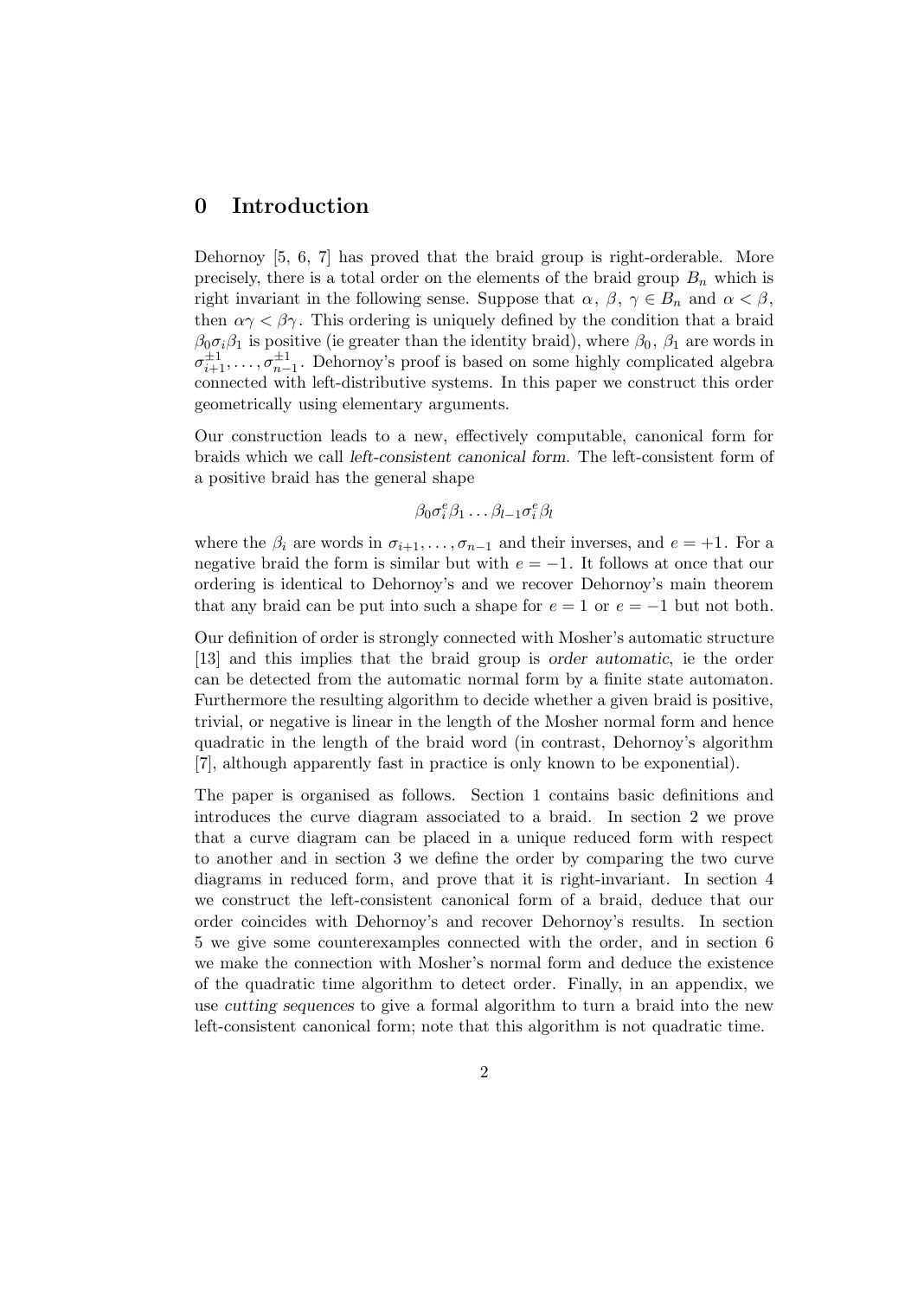**Acknowledgements** We are grateful to the organisers of the low-dimensional topology conference held at the Isle of Thorns in Spring 1997, which was supported by the LMS, for providing a congenial atmosphere for the initial work on this paper. We are also grateful to Caroline Series for suggesting that our curve diagrams might be related to Mosher's normal form for mapping class groups. We would also like to thank the referee for helpful comments and a speedy report. Bert Wiest is supported by a TMR (Marie Curie) research training grant.

## **1 Braids and curve diagrams**

Let  $D^2$  be the closed unit disk in  $\mathbb{C}$ , and let  $D_n$  be the disk  $D^2$  with n distinct points in the real interval  $(-1, 1)$  removed. We consider the group  $B_n$  of selfhomeomorphisms  $\gamma: D_n \to D_n$  with  $\gamma|_{\partial D_n} = id$ , up to isotopy of  $D_n$  fixed on  $\partial D_n$ . Multiplication in  $B_n$  is defined by composition. The group  $B_n$  is welldefined independently of the points removed; indeed if  $D'_n$  is a disk with any  $n$ -tuple of points removed and  $B'_n$  the corresponding group then there is an isomorphism  $B'_n \cong B_n$ ; if these points also lie on  $(-1, 1)$  then this isomorphism is natural.

The group  $B_n$  is isomorphic to the group  $\widetilde{B}_n$  of braids on n strings, with multiplication given by concatenation: if  $\alpha, \beta$  are braids (pictured vertically) then  $\alpha \cdot \beta$  is  $\alpha$  above  $\beta$ . It is well known that this group has presentation

 $\widetilde{B}_n \cong \langle \sigma_1,\ldots,\sigma_{n-1} \mid \sigma_i \sigma_j = \sigma_j \sigma_i \text{ if } |i-j| \geqslant 2, \sigma_{i+1} \sigma_i \sigma_{i+1} = \sigma_i \sigma_{i+1} \sigma_i \rangle,$ where the generator  $\sigma_i$  ( $i \in \{1, \ldots n-1\}$ ) is indicated in figure 1.

$$
\left|\begin{array}{c|c}1 & 2 & i-1 & i & i+1 & i+2 & n-1 & n \\ \hline & & & & & \\ & & \cdots & & & & \\ & & & & & & \\ \end{array}\right| \quad \dots \quad \left|\begin{array}{c|c}1 & 2 & i-1 & i+1 & i+2 & n-1 \\ \hline & & & & \\ & & \ddots & & \\ & & & & \\ \end{array}\right| \quad \dots \quad \left|\begin{array}{c|c}1 & 2 & i-1 & i+1 & i+2 & n-1 \\ \hline & & & & \\ & & \ddots & & \\ & & & & \\ \end{array}\right| \quad \, .
$$

Figure 1: The standard generator  $\sigma_i$  of the braid group on n strings

The isomorphism  $B_n \to B_n$  is given by 'putting the braid in a solid cylinder and sliding  $D_n$  once along it'. The inverse map is defined as follows: extend a given homeomorphism  $\gamma: D_n \to D_n$  to a homeomorphism  $\gamma: D^2 \to D^2$ , then find a boundary-fixing isotopy  $\gamma_t: D^2 \to D^2$  with  $\gamma_0 = id$  and  $\gamma_1 = \gamma$ . Then the flow of the n holes of  $D_n$  under  $\gamma_t$  defines a braid on n strings. For details see [2].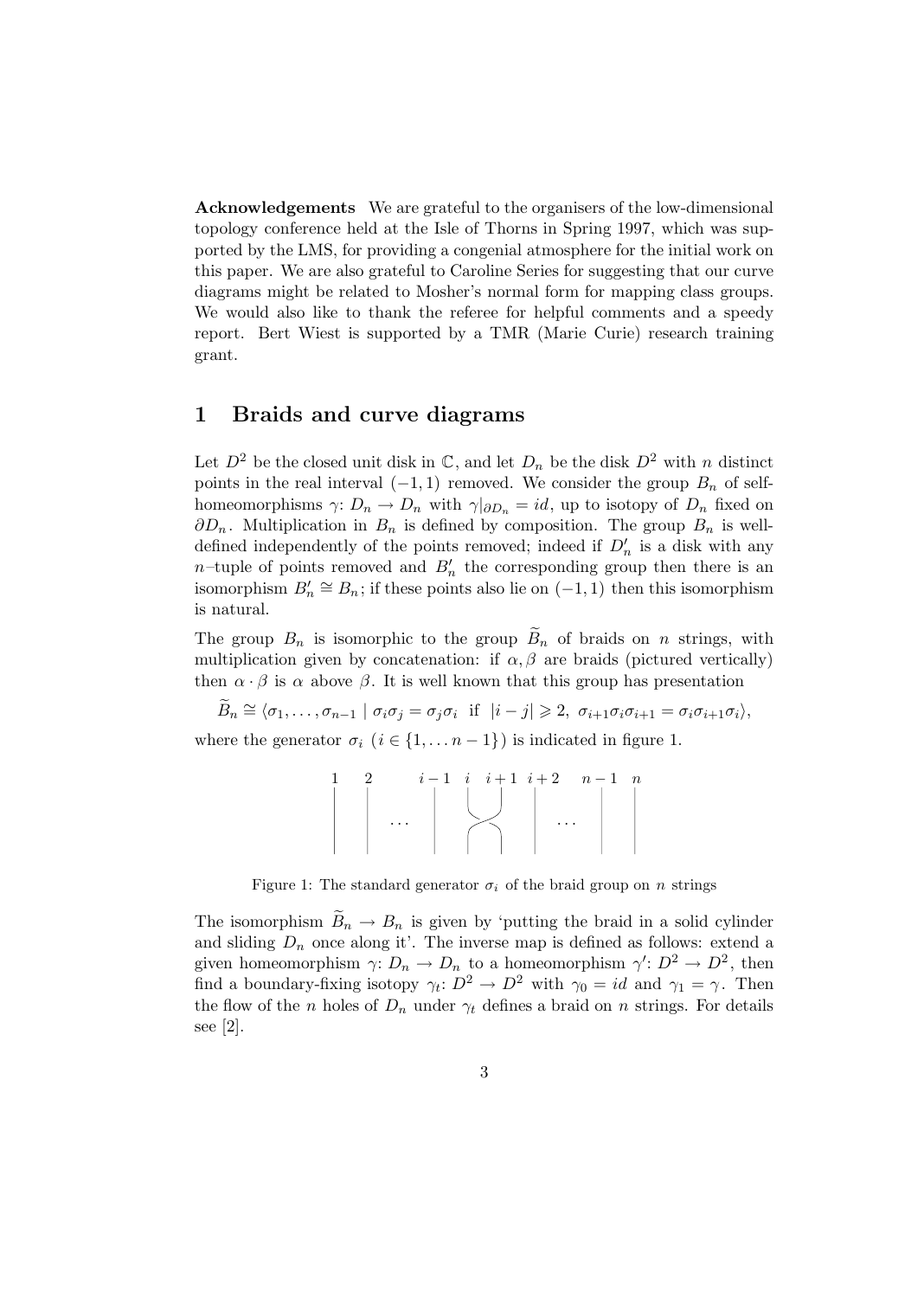On  $D_n$  we draw  $n+1$  line segments as in figure 2(a). If  $\gamma$  is a homeomorphism of  $D_n$  representing an element  $[\gamma]$  of  $B_n$ , then  $\gamma$  sends these line segments to  $n+1$  disjoint embedded curves, and if  $[\gamma_1]=[\gamma_2] \in B_n$  then  $\gamma_1$  and  $\gamma_2$  give rise to isotopic collections of curves. For instance, figure 2 shows the effect of the braid  $\sigma_1 \sigma_2^{-1} \in B_3$ . Here the holes of  $D_n$ , as well as  $\pm 1$  are indicated by black dots. We call such a diagram of  $n+1$  disjoint simple curves in an n–punctured disk a *curve diagram*, and we number the curves in the diagram 1 to  $n + 1$ , as in figure 2.



Figure 2: Curve diagrams of the braids 1,  $\sigma_1$ , and  $\sigma_1 \sigma_2^{-1}$ 

Conversely, from the curve diagram we can reconstruct the homeomorphism  $\gamma$ up to boundary-fixing isotopy; that is, we can reconstruct the element of the braid group.

# **2 Reduced form**

Let  $\Gamma$  and  $\Delta$  be curve diagrams of two braids  $\gamma$  and  $\delta$ , say. In order to compare  $\Gamma$  and  $\Delta$ , we superimpose the two diagrams and *reduce* the situation by removing unnecessary intersections. This process is well known and often called "pulling tight" (see eg [13]).

We will denote the *i*th curve of a curve diagram such as  $\Gamma$  by  $\Gamma_i$ . The curves  $\Gamma_i$  and the  $\Delta_j$  are called *parallel* if they connect the same pairs of points and are isotopic in  $D_n$ . For instance, curve 3 of figure 2(b) and curve 2 of figure 2(c) are parallel. We define  $\Delta$  to be *transverse* to  $\Gamma$  if every curve of  $\Delta$  either coincides precisely with some (parallel) curve of  $\Gamma$ , or intersects the curves of Γ transversely.

We define the *intersection index* of two transverse curve diagrams to be

 $n + 1 + #$ (transverse intersections) – #(coincident curves).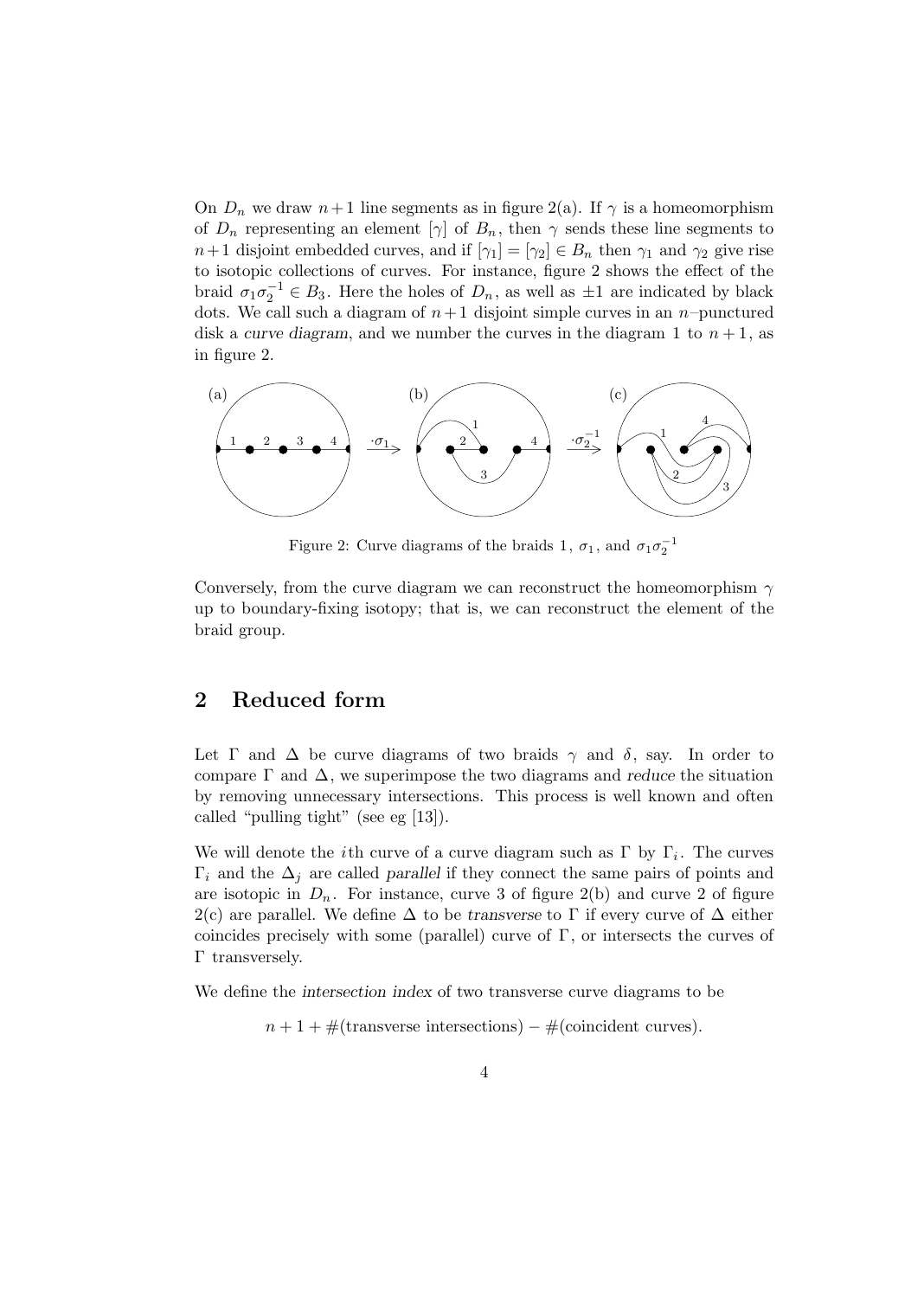(The geometric significance is that  $D_n$  cut along  $\Gamma$  has two components, and cutting in addition along  $\Delta$  increases the number of components by the intersection index.) For example, the diagrams in figure  $2(a)$  and  $2(c)$  have intersection index 6, the diagrams in figure  $2(a)$  and  $2(b)$  have intersection index 2 and the diagrams in figure  $2(b)$  and  $2(c)$  have intersection index 5. The intersection index of two curve diagrams is 0 if and only if the diagrams are identical.

We now fix a curve-diagram  $\Gamma$  for  $\gamma$ , and look at all possible curve-diagrams for δ. They are all isotopic in  $D_n$ , but they may have very different intersectionindices with Γ. We say  $\Delta$  and  $\Delta'$  are *equivalent* (with respect to Γ) if they are related by an isotopy of  $D_n$ , which is fixed on curves of  $\Delta$  which coincide with curves of Γ, and which leaves the diagrams transverse all the time. So coincident curves remain coincident, and the intersection index remains unchanged.

We define a  $D-disk^1$  between  $\Delta$  and  $\Gamma$  to be a subset of  $D_n$  homeomorphic to an open disk, which is bounded by one open segment of some curve of  $\Delta$ , one open segment of some curve of  $\Gamma$ , and two points, each of which may be an intersection-point of the two curves or one of the 'holes' of  $D_n$ , or  $\pm 1 \in D_n$ . three types of  $D$ –disks (types (a), (b), and (c)), indicated in figure 3, where the curve-diagram  $\Gamma$  is drawn with dashed, and  $\Delta$  with solid lines, and the dots denote holes or  $\pm 1$ .



Figure 3: Three types of D–disks, and how to use them to reduce intersection indices

If there are no D–disks between ∆ and Γ then we say ∆ and Γ are *reduced*. If the curve-diagrams  $\Delta$  and  $\Gamma$  are not reduced, ie if they have a D-disk, then we can isotope  $\Delta$  so as to reduce the intersection index with  $\Gamma$  (figure 3).

 $1D$ –disks are often called "bigons" in the literature.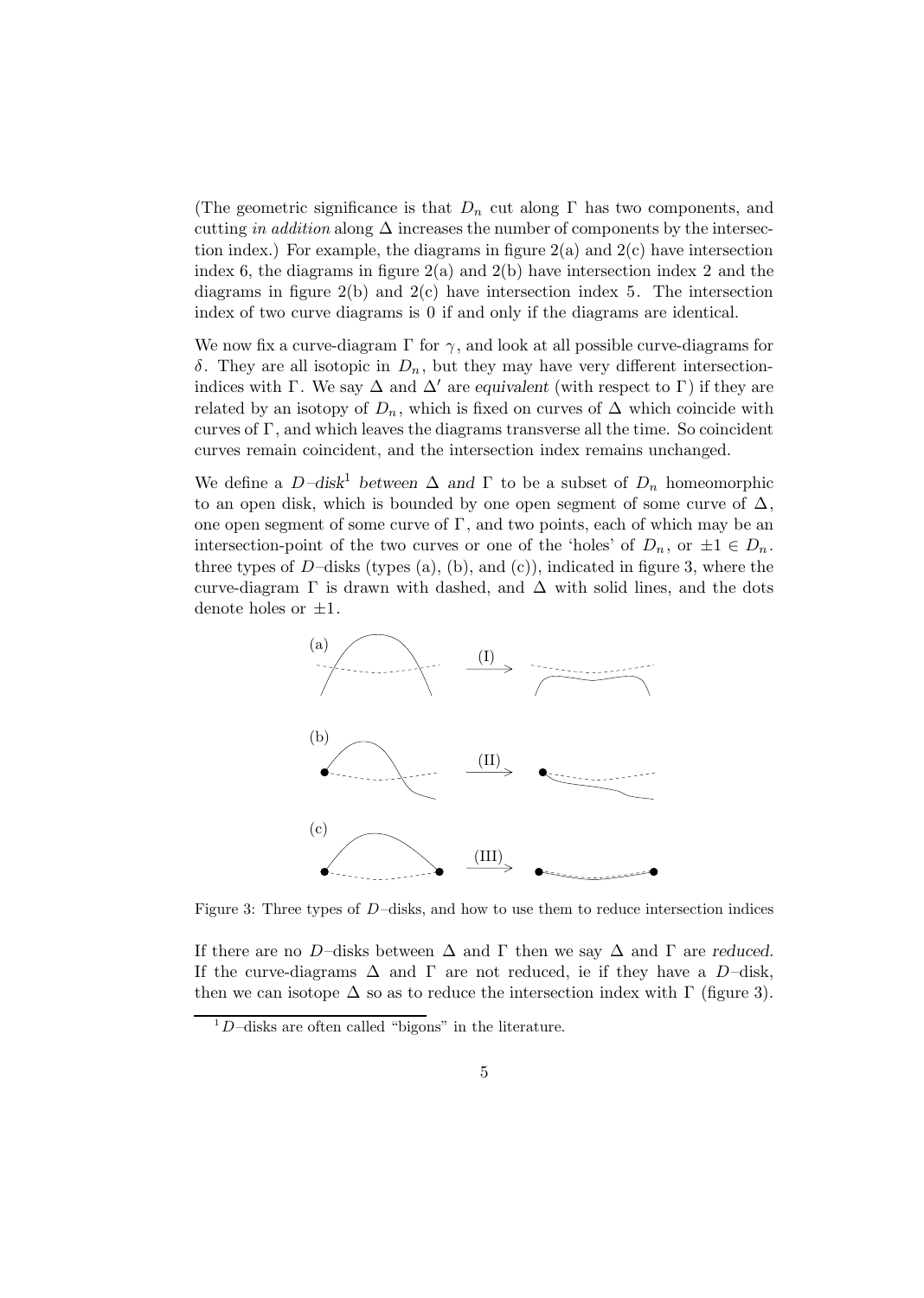This isotopy consists of 'sliding a segment of a curve of  $\Delta$  across the D–disk' (for reduction moves (I) and (II)), and of 'squashing a  $D$ -disk to a line' (for reduction move (III)). The three moves reduce the intersection index by 2, 1, 1, respectively. We observe that any curve-diagram  $\Delta$  with intersection index  $0$  with  $\Gamma$  is reduced. Thus we can reduce curve diagrams by a finite sequence of 'isotopies across D–disks' as in figure 3.

**Lemma 2.1** (Triple reduction lemma) *Suppose* Σ*,* Γ *and* ∆ *are three curve diagrams such that* Γ *and* ∆ *are both reduced with respect to* Σ*. Then there* exists an isotopy between  $\Delta$  and a curve diagram  $\Delta'$ , which is an equivalence with respect to  $\Sigma$ , such that  $\Sigma$ ,  $\Gamma$  and  $\Delta'$  are pairwise reduced.

**Proof** We consider a D–disk bounded by one segment of curve of  $\Gamma$  and one of  $\Delta$ . This D–disk may have several intersections with  $\Sigma$ . There are, a priori, three possibilities for the type of such an intersection — they are indicated in figure 4, labelled  $(1)$ ,  $(2)$ , and  $(3)$ . (In this figure, the D-disk is of type  $(b)$ , the cases of types (a) and (c) are similar.)

However, (1) and (2) are impossible, because  $\Gamma$  and  $\Delta$  are reduced with respect to  $\Sigma$ . So all intersections are of type (3), and the D-disk can be removed without disturbing the reduction of  $\Sigma$  with respect to  $\Gamma$  or  $\Delta$ , as indicated in figure 4. The statement follows inductively.  $\Box$ 



Figure 4: The solid line is  $\Delta$ , the dashed  $\Gamma$ , and the dotted  $\Sigma$ 

**Lemma 2.2** *If two isotopic curve diagrams* Γ *and* ∆ *are reduced with respect to each other, then they coincide.*

**Proof** Suppose that the first curve  $\Gamma_1$  of  $\Gamma$  does not coincide with the first curve  $\Delta_1$  of  $\Delta$ . Consider the word obtained by reading the intersections of  $\Gamma_1$ with the curves of  $\Delta$  in order. Since  $\Gamma_1$  is isotopic to  $\Delta_1$ , this word must cancel to the trivial word. It follows by a simple innermost disk argument that there must be a D–disk. Hence  $\Gamma_1$  must coincide with  $\Delta_1$ . Similarly all curves of  $\Gamma$ and  $\Delta$  must coincide. □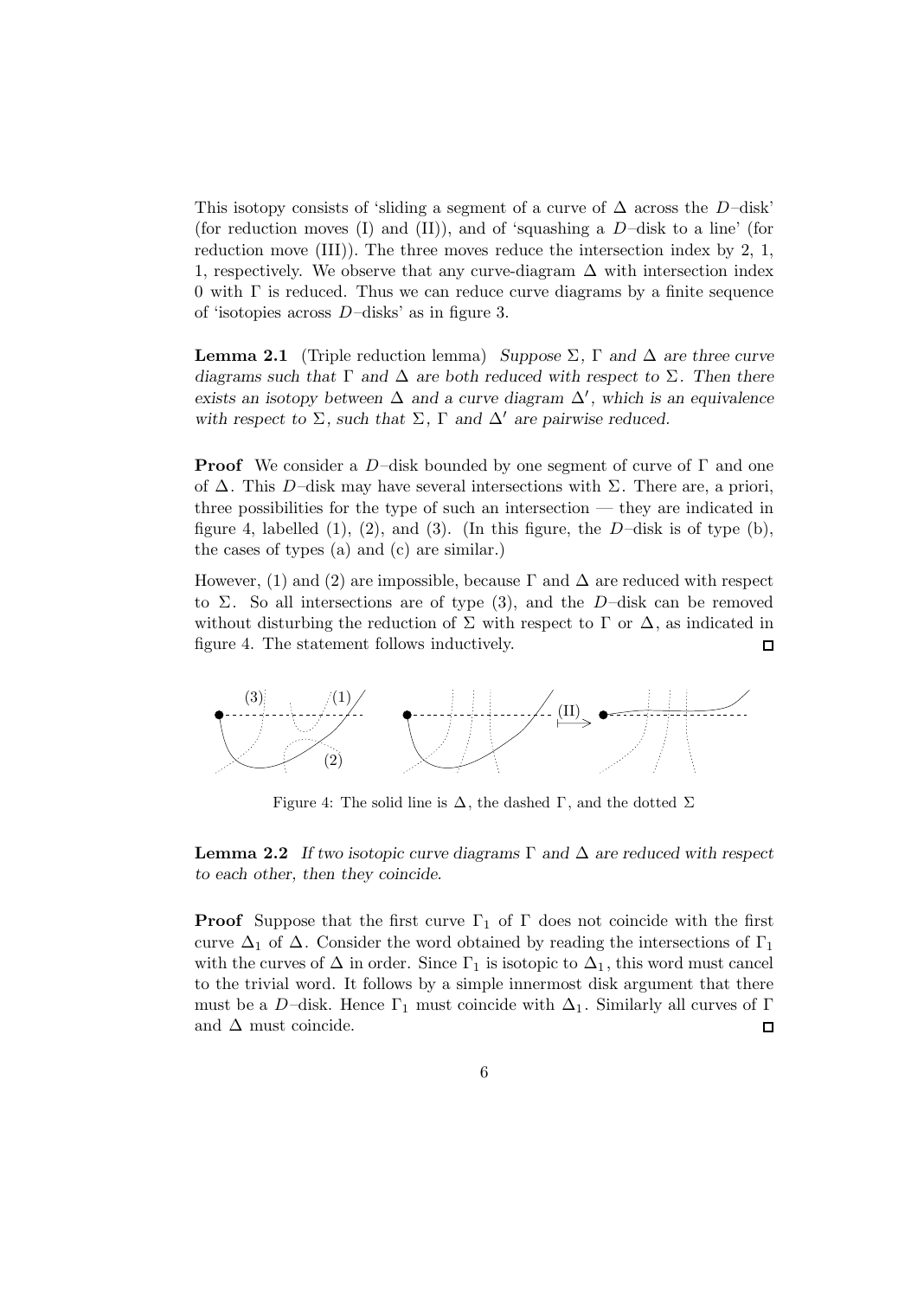**Proposition 2.3** If two curve diagrams  $\Delta$  and  $\Delta'$  of a braid  $\delta$  are reduced *with respect to* Γ *then they are equivalent with respect to* Γ*.*

**Proof** By the triple reduction lemma we may reduce  $\Delta$  with respect to  $\Delta'$  by an isotopy of  $\Delta$  which is an equivalence with respect to  $\Gamma$ . After this reduction  $\Delta$  and  $\Delta'$  coincide by lemma 2.2.  $\Box$ 

We have proved that by reducing a curve diagram  $\Delta$  with respect to a curve diagram  $\Gamma$  we can bring  $\Delta$  into a uniquely defined standard form with respect to Γ. In particular reduction of ∆ with respect to the trivial curve diagram representing  $1 \in B_n$  (figure 2(a)) leads to a canonical representation of braids in terms of *cutting sequences*, which will be discussed in detail in the appendix.

**Remark 2.4** The following observation will be crucial at a later point. Let Γ and  $\Delta$  be transverse curve diagrams. Suppose the curve  $\Delta_i$  on its own is reduced with respect to  $\Gamma$ . Then we can reduce  $\Delta$  with respect to  $\Gamma$  by an isotopy of  $\Delta$  which is fixed on  $\Delta_i$ .

## **3** The right-invariant order on  $B_n$

We define a total ordering on the braid group  $B_n$  as follows. Suppose  $\gamma$  and δ are two braids on *n* strings. We let Γ be a curve diagram for  $\gamma$ , and  $\Delta$  be a curve diagram for  $\delta$  which is reduced with respect to Γ. The collection of curves of  $\Gamma$  cuts  $D_n$  into two components, which we call the *upper* and the *lower* component, containing the points  $\sqrt{-1}$  respectively  $-\sqrt{-1}$  in  $D_n \subseteq \mathbb{C}$ . We orient the curves of  $\Delta$  coherently such that we obtain a path starting at  $-1 \in D_n$  and ending at  $1 \in D_n$ .

If all curves of  $\Delta$  coincide with the corresponding curves of  $\Gamma$  then the braids  $\gamma$  and  $\delta$  are equal. Suppose that curves  $1, 2, \ldots, i-1$  of  $\Delta$  agree with the corresponding curves of Γ, and the *i*th is the first transverse one,  $1 \leq i \leq n+1$ . This oriented curve has the same startpoint as the *i*th curve of  $\Gamma$ , and first branches off Γ either into the upper or the lower component. In the first case we define  $\delta > \gamma$ , in the second  $\delta < \gamma$ . This is well-defined, by proposition 2.3.

**Example** All the diagrams in figure 2 are reduced with respect to each other, and we observe that  $1 < \sigma_1 \cdot \sigma_2^{-1} < \sigma_1$ .

**Proposition 3.1** *The relation '<' is an ordering, ie if*  $\sigma$ *,*  $\gamma$ *,*  $\delta$  *are braids with*  $\sigma < \gamma < \delta$  then  $\sigma < \delta$ .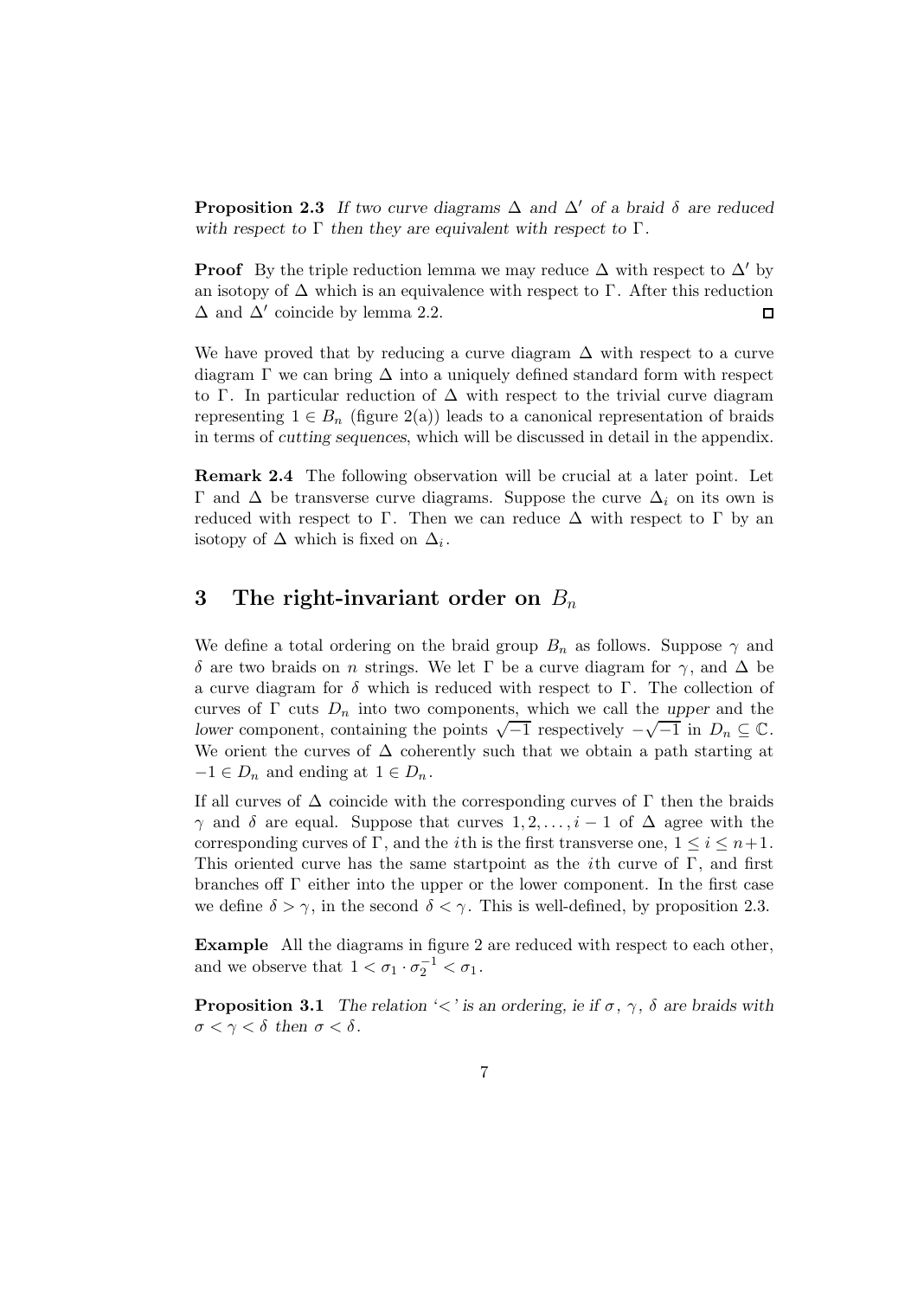**Proof** By the triple reduction lemma 2.1 we can find curve diagrams  $\Sigma$ , Γ, Δ of these braids which are all pairwise reduced. The statement of the proposition follows immediately: if  $\Gamma$  branches off  $\Sigma$  to the left and  $\Delta$  branches off  $\Gamma$  to the left, then  $\Delta$  branches off  $\Sigma$  to the left.  $\Box$ 

**Proposition 3.2** *The ordering '*<*' is right invariant.*

**Proof** Suppose we have two braids  $\delta$  and  $\gamma$  with  $\delta < \gamma$ , and with reduced curve diagrams  $\Delta$  and  $\Gamma$ . Let  $\sigma$  be a further braid, ie a homeomorphism of  $D_n$  fixing  $\partial D_n$ . We obtain the curve diagrams for  $\delta \cdot \sigma$  and  $\gamma \cdot \sigma$  by applying  $\sigma$  to  $\Delta$  and Γ. The resulting curve diagrams  $\sigma(\Delta)$  and  $\sigma(\Gamma)$  are still reduced, and  $\sigma(\Delta)$  still branches off  $\sigma(\Gamma)$  into the lower component of  $D_n \setminus \sigma(\Gamma)$ , so  $\delta \cdot \sigma < \gamma \cdot \sigma$ .  $\Box$ 

Let  $\epsilon$  be the trivial braid, with standard curve diagram E (see figure 2(a)). We call a braid  $\gamma$  *positive* if  $\gamma > \epsilon$ , and *negative* if  $\gamma < \epsilon$ . If we want to stress that the first  $i-1$  curves of  $\Gamma$  are parallel to the corresponding curves of E, and the *i*th is the first non-parallel one, then we say  $\gamma$  is *i–positive* respectively  $i$ –negative. Since there is a very similar concept of  $\sigma_i$ –positive (see the next section) we shall often say *geometrically* i–positive or negative. Given two braids  $\gamma$  and  $\delta$  such that  $\gamma > \delta$  we say  $\gamma$  is (geometrically) *i*–greater than  $\delta$ if the ith curves are the first non-parallel ones. Any curve diagram in which the first  $i - 1$  curves are parallel to the corresponding curves of E is called  $(i-1)$ –*neutral*.

We note some simple consequences of right invariance. We have  $\gamma > \epsilon$  if and only if  $\epsilon > \gamma^{-1}$ , so the inverse of a positive braid is negative. If  $\gamma > \epsilon$  and  $\delta$  is any braid, then  $\gamma \delta > \delta$ . (*Warning:* it need not be true that  $\delta \gamma > \delta$  — see the next section.) In particular, the product of positive braids is positive.

## **4 Left-consistent canonical form**

In this section we connect our ordering with Dehornoy's [5]. The following definition is taken from [5]. A word of the form

$$
\beta_0 \sigma_i \beta_1 \sigma_i \ldots \sigma_i \beta_k,
$$

where  $i \in \{1, \ldots, n-1\}$ , and  $\beta_0, \ldots, \beta_k$  are words in the letters  $\sigma_{i+1}^{\pm 1} \ldots \sigma_{n-1}^{\pm 1}$  is called a  $\sigma_i$ *-positive* word. A braid is  $\sigma_i$ *-positive* if it can be represented by a  $\sigma_i$ –positive word. A braid is called  $\sigma_i$ –negative if its inverse is  $\sigma_i$ –positive. We shall say that a braid is  $\sigma$ -positive or negative if it is  $\sigma_i$ -positive or negative for some  $i$ . The following is the main result from [5]: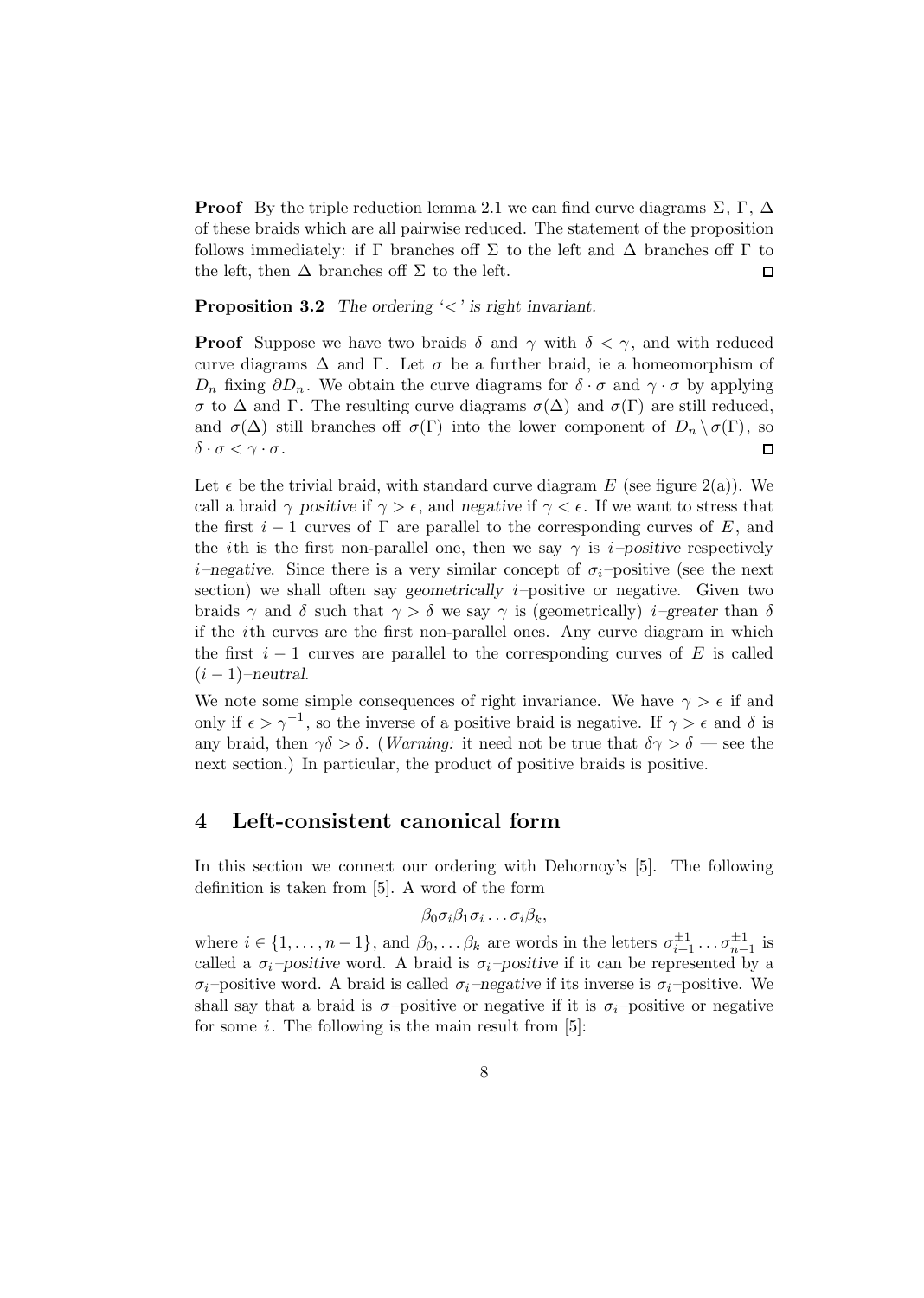**Dehornoy's theorem** *Every braid is precisely one of the following three:* σ*– positive, or* σ*–negative, or trivial.*

Dehornoy uses this theorem to define a right-invariant order by  $\alpha > \beta \iff$  $\alpha\beta^{-1}$  is  $\sigma$ -positive. We shall prove that this order coincides with the order we defined in the last section by showing that the concepts of geometrically *i*–positive and  $\sigma_i$ –positive coincide. One way is easy.

**Proposition 4.1** *A braid which is*  $\sigma_i$ *–positive is geometrically i–positive.* 

**Proof** A braid which can be represented by a word  $\beta \sigma_i$ , where  $\beta$  is a word in the letters  $\sigma_{i+1},\ldots,\sigma_{n-1}$ , is geometrically *i*-positive. To see this think of the homeomorphism determined by the braid word as a sequence of twists of adjacent holes around each other:  $\beta$  leaves the first i curves untouched and then  $\sigma_i$  twists the *i*th hole around the  $(i + 1)$ st producing a curve diagram in which the *i*th curve moves into the upper half of  $D_n$ . Now by definition, every Dehornoy positive braid is a product of such words. The proposition now follows from the fact that the product of two geometrically  $i$ -positive braids is again geometrically  $i$ -positive.  $\Box$ 

The proposition immediately implies part of Dehornoy's theorem: every braid can take at most one of the three possible forms. To complete the proof that the concepts of geometrically *i*–positive and  $\sigma_i$ –positive coincide and to recover the remainder of Dehornoy's theorem we shall construct a canonical  $\sigma_i$ –positive form for a given geometrically i–positive braid. This is the *left-consistent canonical form* of the braid:

**Theorem 4.2** (Left-consistent canonical form) *Let* γ *be a geometrically* i*– positive braid.* Then there is a canonically defined  $\sigma_i$ -positive word which *represents the same element of*  $B_n$ .

We define the *complexity* of a braid  $\gamma$  as follows. Take a curve diagram  $\Gamma$  for  $\gamma$ which is reduced with respect to the trivial curve diagram  $E$ . Suppose that the first j −1 curves of  $\Gamma$  coincide with the first j −1 curves of E and that the j<sup>th</sup> curve does not. Let  $m \geq 0$  be the number of transverse intersections of  $\Gamma$  with *j*th curve of E. The *complexity of*  $\gamma$  is the pair  $(j, m)$ . We order complexity lexicographically with j in reverse order. Thus  $(1, m)$  is more complex than  $(2, n)$  for any  $m, n$  whilst  $(j, m)$  is more complex than  $(j, n)$  if and only if  $m>n$ . The main step in the proof of theorem 4.2 is the following: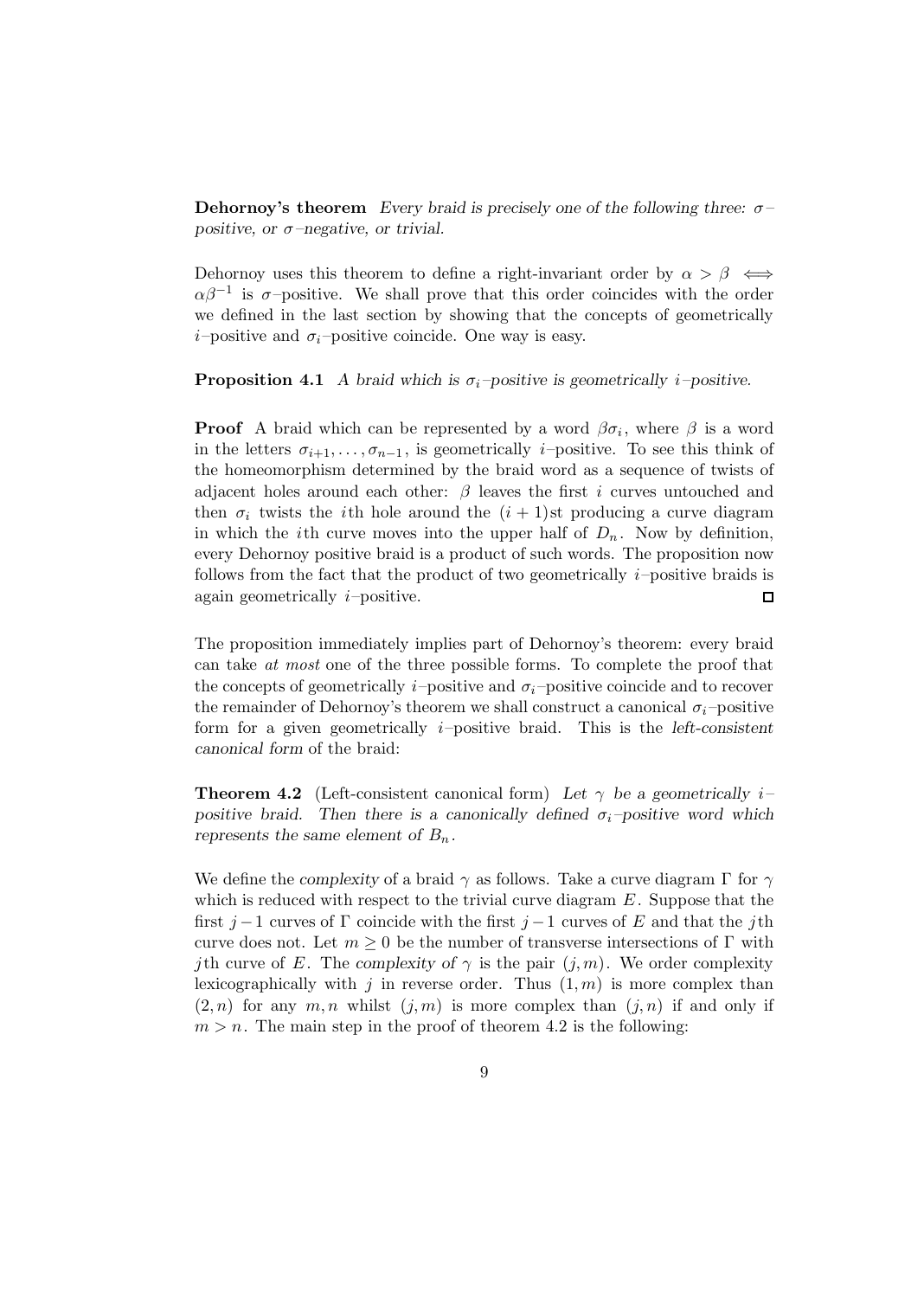**Proposition 4.3** *Suppose that*  $\gamma$  *is a geometrically i–positive braid. Then there is a word*  $\beta$  *in the braid generators*  $\sigma_i, \ldots, \sigma_{n-1}$  *and their inverses such that*

- (1)  $\beta$  *contains*  $\sigma_i^{-1}$  *exactly once*
- (2)  $\beta$  does not contain  $\sigma_i$
- (3) γβ *is either geometrically* i*–positive or geometrically* i*–neutral*
- (4)  $\gamma\beta$  has smaller complexity than  $\gamma$ .

*Furthermore there is a canonical choice for* β*.*

Theorem 4.2 follows from proposition 4.3 by induction on complexity because, by (4) and induction,  $\gamma' := \gamma \beta$  has a canonical form which by (3) is either  $\sigma_i$ positive or  $\sigma_j$ -positive or negative for  $j>i$  and then  $\gamma'\beta^{-1}$  is the canonical form for  $\gamma$ .

**Proof of proposition 4.3** For definiteness we shall deal with the case  $i =$ 1 first. (We shall see that the general case is essentially the same as this case.) So let  $\gamma$  be geometrically 1–positive braid and  $\Gamma$  a curve diagram for  $\gamma$ which is reduced with respect to the trivial curve diagram. We shall define  $\beta$ geometrically by sliding one particular hole of  $D_n$  along a *useful arc*.

Let  $E_1 \subseteq D_n$  be the 1st curve of E, ie a straight line from  $-1$  to the leftmost hole of  $D_n$ , excluding this hole. We define a useful arc to be a segment b of some curve of  $\Gamma$  starting at some point of  $E_1$  (possibly  $-1$ ), and ending at some hole of  $D_n$  other than the leftmost one such that

- the interior of b does not intersect  $E_1$ ,
- an initial segment of the arc b lies in the upper half of the disk, ie the intersection of a neighbourhood of  $E_1$  with the interior of b consists of a line segment in the upper component of  $D_n \setminus E$ .

Suppose that  $\Gamma$  contains useful arcs. Then each of them has precisely one point of intersection with  $E_1$  and we call the one whose intersection point is leftmost the *leftmost useful arc*. Let b be the leftmost useful arc. If b starts in the interior of  $E_1$ , then we can slide the hole of  $D_n$  at the endpoint of b along b and back into  $E_1$ . If b starts at  $-1$ , then we push a small initial segment of b into  $E_1$ , and then perform the slide of the hole of  $D_n$  (see figure 5 where b is dotted). In either case we obtain a curve diagram  $\Gamma'$  representing a braid  $\gamma'$ . Now Γ' need not be reduced with respect to E. But notice that  $γ'$  has lower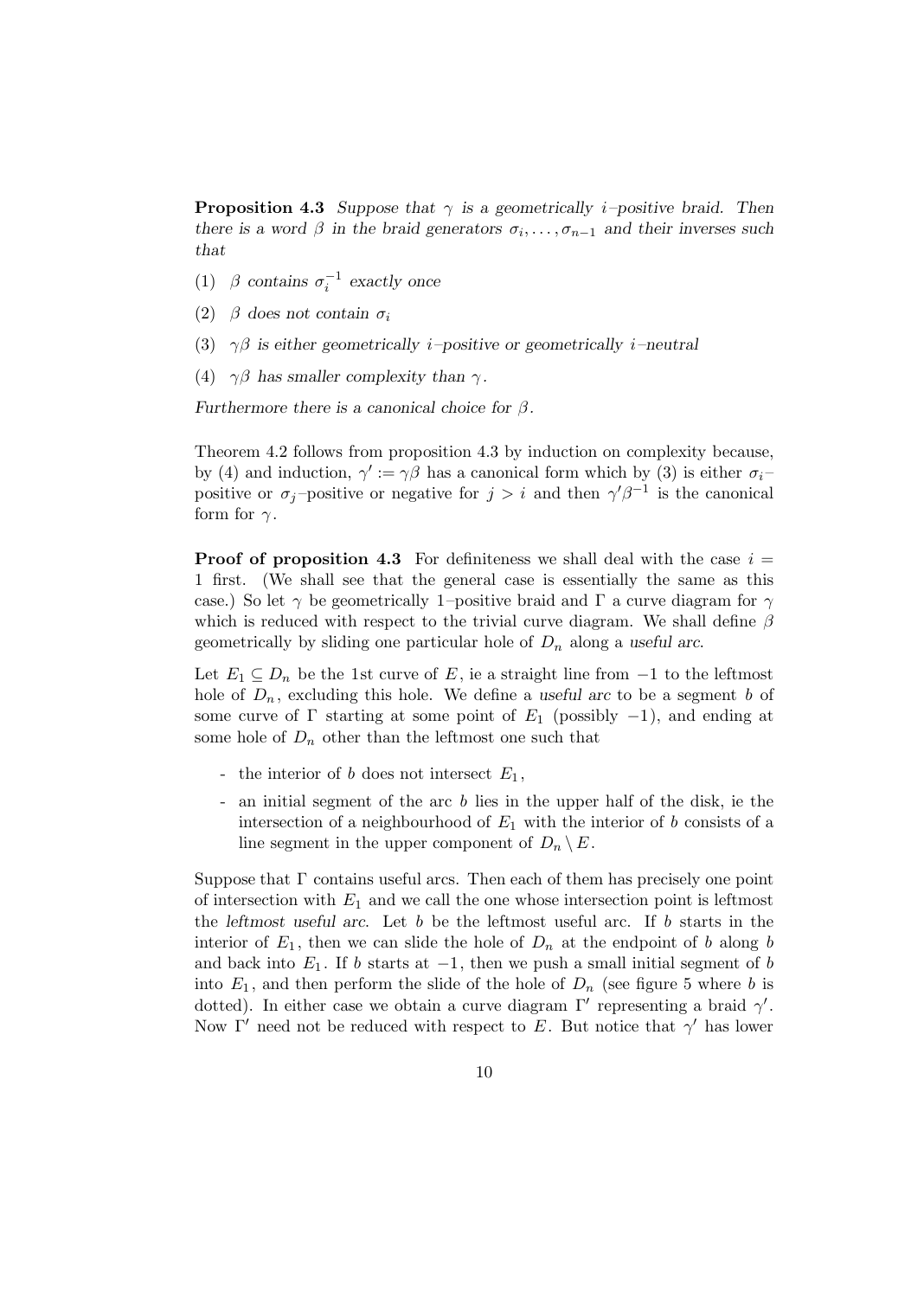

Figure 5: Slide of a hole along a useful arc, followed by a reduction

complexity than  $\gamma$  since the new  $E_1$  now stops at the intersection of b with the old  $E_1$  and hence there are fewer intersections with  $\Gamma'$  even before reduction.

The movement of the hole of  $D_n$  along b defines a braid  $\beta$  on n strings, with  $\gamma' = \gamma \beta$ . Furthermore we can decompose  $\beta$  as a canonical word in the generators  $\sigma_j$  by writing down the appropriate  $\sigma_j$  or  $\sigma_j^{-1}$  whenever the hole passes over or under another hole. But, by definition of useful arc, the hole only passes once over or under the leftmost hole and it passes over and to the left and hence the word that we read contains  $\sigma_1^{-1}$  only once and does not contain  $\sigma_1$ .

Therefore to prove case  $i = 1$  of proposition 4.3 it remains to prove the following two claims:

**Claim 1** The diagram contains a useful arc.

**Claim 2** The diagram  $\Gamma'$  obtained by sliding a hole of  $D_n$  along the leftmost useful arc is either 1–positive or 1–neutral, but not 1–negative.

To prove claim 1, we consider the first curve of  $\Gamma$  starting at  $-1$ . If it ends in a hole other than the leftmost one and does not intersect  $E_1$  then it is a useful arc (figure 6(a)). Otherwise we consider the closed curve in  $D^2$  starting at  $-1$ , along the first curve of  $\Gamma$ , up to its first intersection with the closure of  $E_1$  in  $D^2$ , and then back in a straight line to the point  $-1$ . This curve bounds a disk S in  $D^2$ , which may be of three different types: Γ hits  $E_1$  either from above, or from below, or in the leftmost hole of  $D_n$  (see figure 6(b),(d),(c)). In cases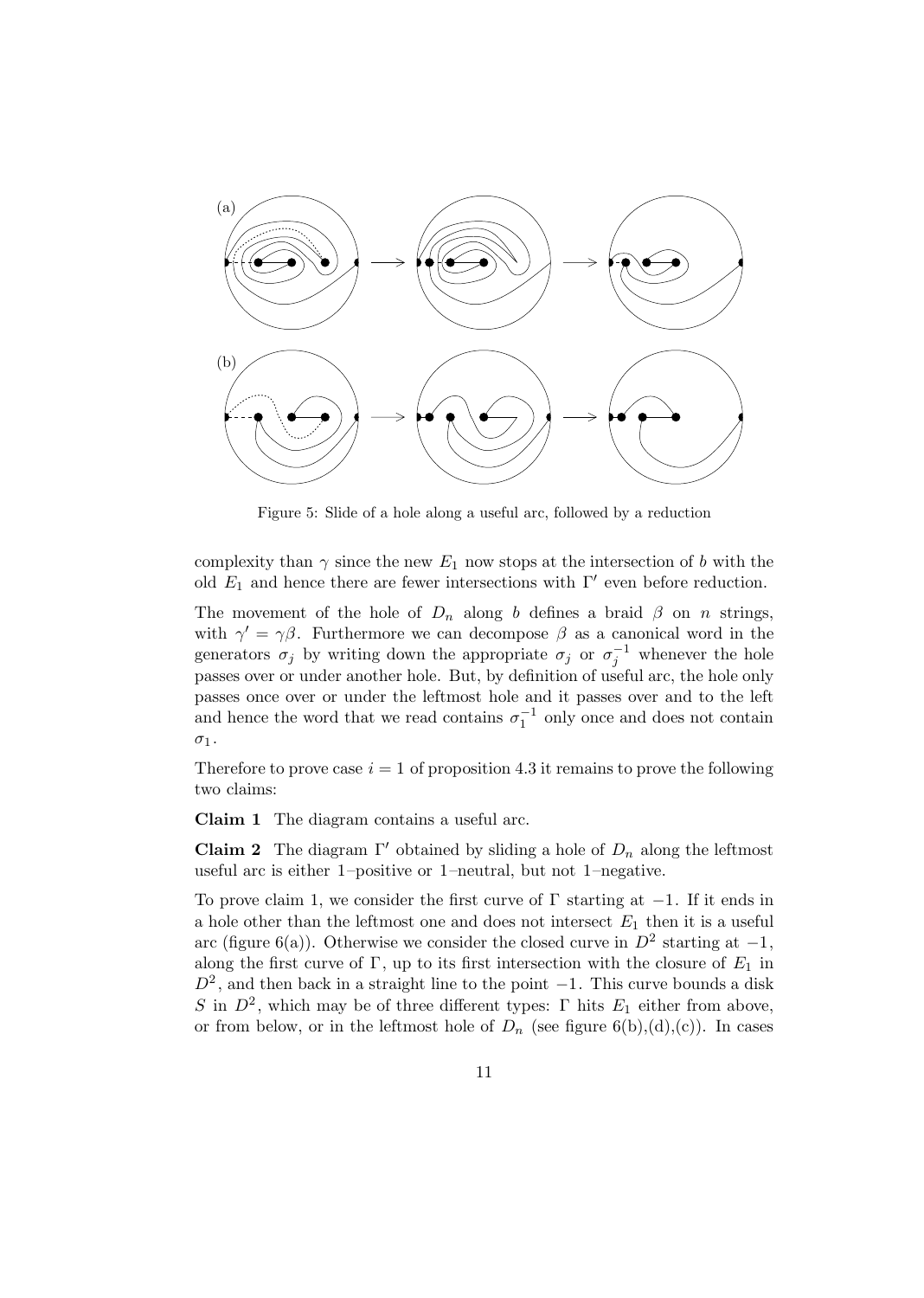(b) and (c) we note that since  $\Gamma$  and E are reduced, at least one hole of  $D_n$ must lie in the interior of S. Moreover, all holes of  $D_n$  are connected by curves of Γ, so there exists a curve of Γ connecting one of the holes in S to one of the holes outside S or the point  $1 \in D_n$ . The first component of the intersection of this curve with  $S$  is a useful arc.



Figure 6: How to find a useful arc

In case (d) we walk along the oriented curve in  $D^2$  starting at  $-1$ , along the curves of Γ. We write down the symbol + whenever we hit  $E_1$  from below (or at  $-1$ ), and  $-$  if we hit  $E_1$  from above or in the leftmost hole of  $D_n$ . The sequence starts with  $a +$ , and since the curve has to leave the disk S it must contain a  $-$ . It follows that the string  $+-$  must occur in the sequence; it represents an arc which, together with a segment of  $E_1$ , bounds a disk  $S'$ in  $D^2$ . See figure 6(d): S' is bounded by part of the dotted arc between two intersections with  $E_1$  and part of  $E_1$ . Since  $\Gamma$  and  $E$  are reduced,  $S'$  contains a hole other than the leftmost one in its boundary or in its interior. In the first case, a segment of top (dotted) boundary of  $S'$  is a useful arc; in the second case the disk  $S'$  is of the type indicated in figure 6(b) or (c), so there is a useful arc inside  $S'$ . This finishes the proof of claim 1.

To prove claim 2, we distinguish two cases: either the leftmost useful arc b starts at the point  $-1$ , or it starts at some point in the interior of  $E_1$ . In the first case (eg figure 5(b)), the curve diagram  $\Gamma'$  obtained by sliding a hole along b to near  $-1$  is 1–neutral.

In the second case (figure 5(a)) the curve diagram  $\Gamma'$  is 1–positive, as we now prove. We recall that we had  $\gamma' = \gamma \beta$ , where  $\beta$  represents the slide of a hole along the leftmost useful arc b. We observe that we can construct a curve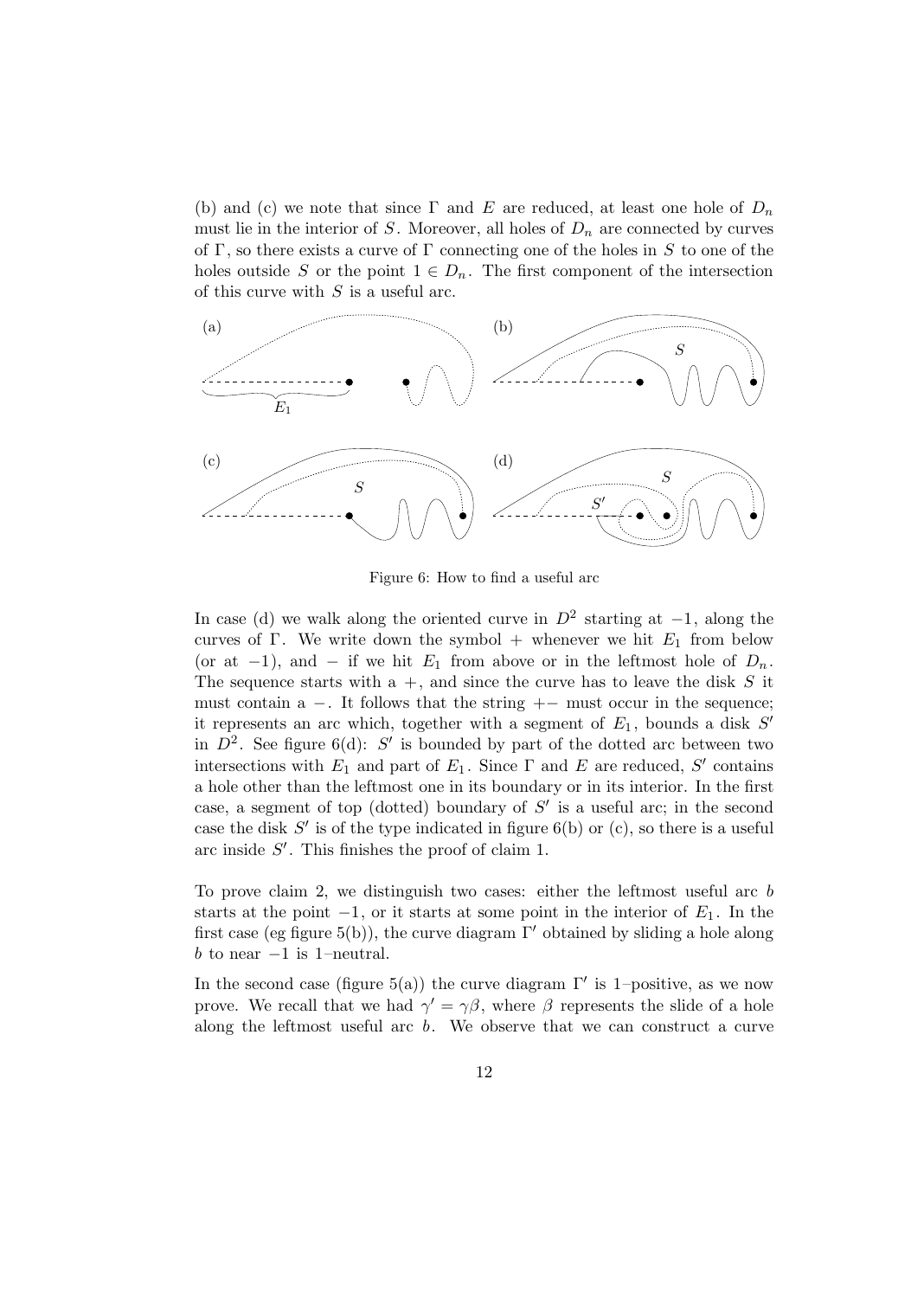diagram of the braid  $\beta^{-1}$  such that the first curve  $b_1$  of the diagram is a line segment in  $E_1$  from  $-1$  almost all the way to  $E_1 \cap b$ , followed by an arc parallel and close to the arc  $b$ , and finally running into the same hole as  $b$ . The construction of the arc  $b_1$  is illustrated in figure 7(a).



Figure 7: There are no D–disks between  $b_1$  and  $\Gamma$ 

Next we examine the possible reductions of  $\Gamma$  with respect to this arc  $b_1$ . If there was a  $D$ -disk of type (b) whose boundary contained the arc  $b$ , (ie to the right of  $b_1$  in figure 7) then cutting off the strip bounded by b,  $b_1$  and  $E_1$ would yield a D–disk of type (a) of  $\Gamma$  with respect to E (see figure 7(a)). This is impossible by hypothesis. If there was a  $D$ -disk of type (b) whose boundary contained a final segment of the arc  $b_1$  and a segment other than b of a curve of Γ, (ie to the left of  $b_1$  in figure 7) then this segment would be a useful arc intersecting  $E_1$  more to the left than b (figure 7(b)), which is also impossible. Finally, any D–disk of type (a) of  $\Gamma$  with respect to  $b_1$  would also be a D–disk of Γ with respect to  $E_1$ . So there are no D-disks between  $b_1$  and Γ. By remark 2.4 it follows that we can reduce the curve diagram of  $\beta^{-1}$  with respect to  $\Gamma$ without touching its first curve  $b_1$ . We can now observe that  $\gamma$  is 1–greater than  $\beta^{-1}$ , ie  $\gamma'$  is 1–positive, as claimed. This completes the proof of claim 2.

Finally we turn to the case when i may not be 1. In this case the first  $i-1$  holes are lined up near  $-1$  on the real axis. The same argument as in the case  $i = 1$ ,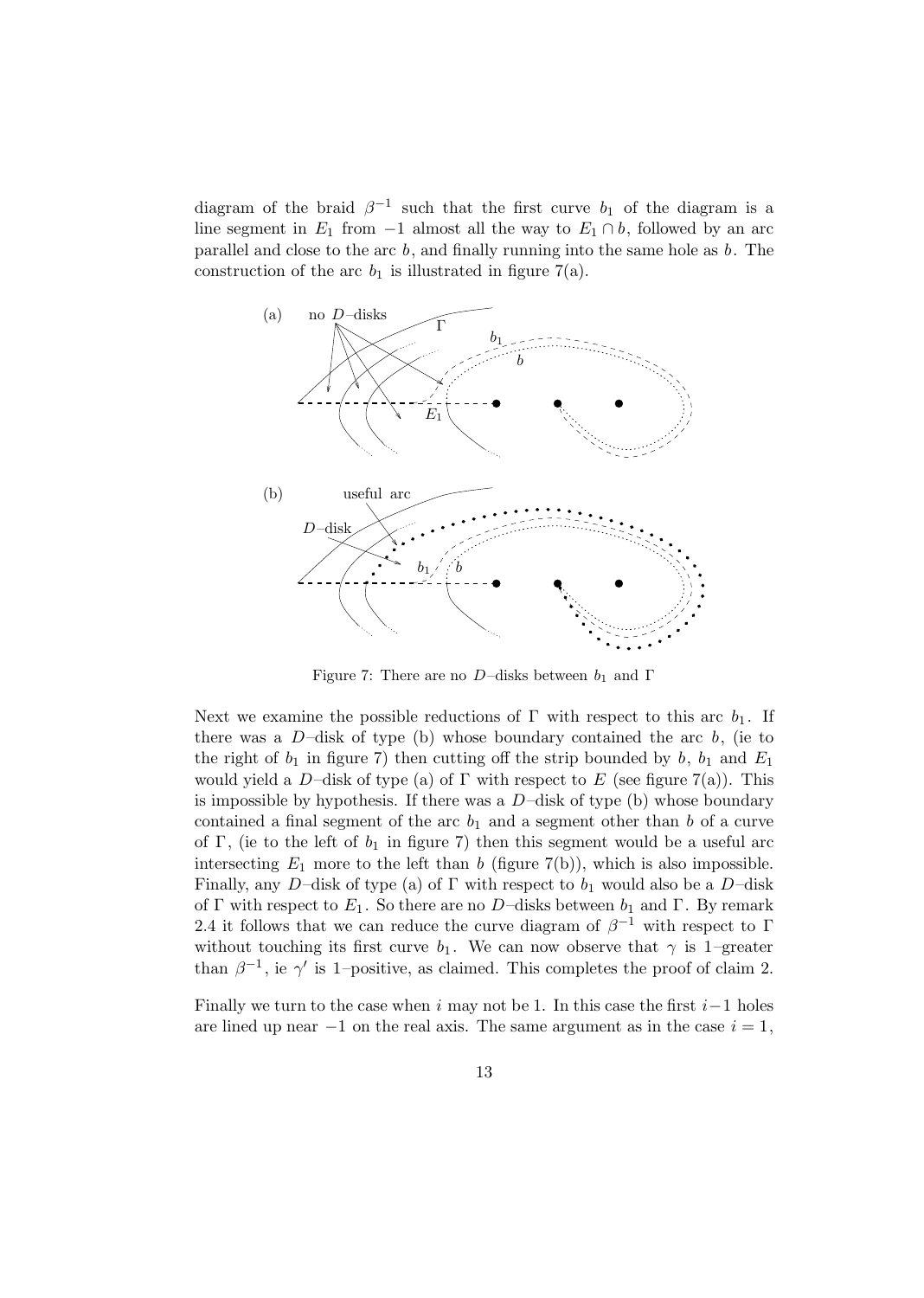only with the  $i - 1$ st hole and the line segment  $E_i$  playing the role previously played by  $-1$  and  $E_1$  respectively, completes the proof of the general case.  $\Box$ 

The proof of theorem 4.2 provides an explicit algorithm for converting a braid into its left-consistent canonical form. In the appendix we give a formal version of this algorithm using cutting sequences.

**Remark** The order on the braid group has the property that inserting a generator  $\sigma_i$  anywhere in a braid word makes the braid larger. A proof of this fact, in the spirit of this paper, is given in [17]. This property is equivalent to the statement that the order extends the *subword order* defined by Elrifai and Morton [8] and an algebraic proof has been given by Laver [11].

### **5 Counterexamples**

We shall call a braid word σ*-consistent* (Dehornoy in [7] calls it *reduced*) if it is  $\sigma$ -positive,  $\sigma$ -negative or trivial. We have seen in the previous chapter that every braid has at least one  $\sigma$ -consistent representative. The aim of this chapter is to disprove some plausible-sounding but overoptimistic conjectures about the ordering and about  $\sigma$ -consistent representatives of braids.

### **Left invariance on the pure braid group**

Because the pure braid group has an ordering which is simultaneously left and right invariant [15], it would be tempting to think that the geometric ordering is left and right invariant when restricted to the pure braid group. However this is equivalent to saying that a pure positive braid, when conjugated by any pure braid, is again positive and the example in figure 8 shows this to be false. In  $B_3$ , the braid group on three strings, we conjugate the pure positive braid  $\sigma_1^2 \sigma_2^{-2}$ by the pure braid  $\sigma_2$   $\sigma_1^2$   $\sigma_2$ . The figure shows the equivalence of the resulting braid with the  $\sigma$ -negative braid  $\sigma_2^{-1}\sigma_1^{-1}\sigma_2^3$   $\sigma_1^{-1}\sigma_2$   $\sigma_1^{-1}$ . We are moving first the string segment  $\overline{ab}$  and then the segment  $\overline{cd}$  'over' the braid 'to the left of the braid'.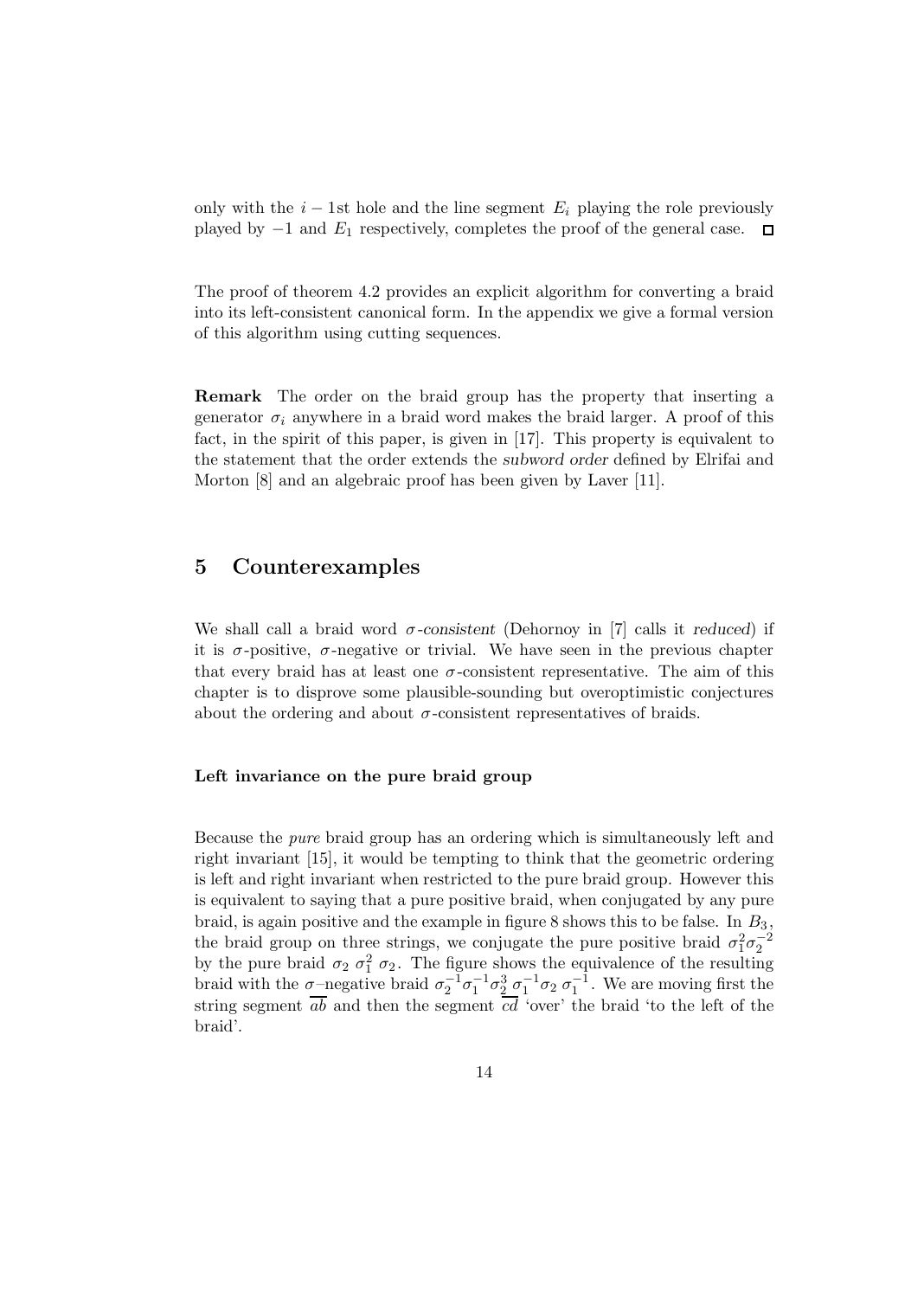

Figure 8: Equivalence of a conjugate of a positive pure braid with a visibly negative braid

### **Simultaneously shortest and** σ**-consistent representatives**

For any element b of the braid group  $B_n$   $(n \geq 2)$ , there are two ways to represent b by a particularly simple word w in the letters  $\sigma_1^{\pm 1}, \ldots, \sigma_{n-1}^{\pm 1}$ .

(1)  $b$  can be represented by a word which is as short as possible. For instance, we shall see later that the word  $w_1 = \sigma_1 \sigma_2 \sigma_3^{-1} \sigma_2 \sigma_1^{-1}$  is a shortest possible representative of a braid in  $B_4$  (see figure 9(a)).

(2) b can be represented by a  $\sigma$ -consistent word. For instance, in the braid word  $w_2 = \sigma_2^{-1} \sigma_3^{-1} \sigma_1 \sigma_2^{-1} \sigma_1 \sigma_3 \sigma_2$ , which represents the same element of  $B_4$  as  $w_1$ , the letter  $\sigma_1$  occurs only with positive exponent, see figure 9(b).

**Theorem 5.1** *Every element of*  $B_n$  *for*  $n = 2, 3$  *has a simultaneously shortest and*  $\sigma$ -consistent representative. By contrast, there are braids in  $B_n$  for  $n \geq 4$ *all of whose* σ*-consistent representatives have non-minimal length.*

**Proof** The case  $n = 2$  is obvious. The case  $n = 3$  follows from the fact that in  $B_3$  Dehornoy's handle-reduction algorithm  $[7]$  never increases the length of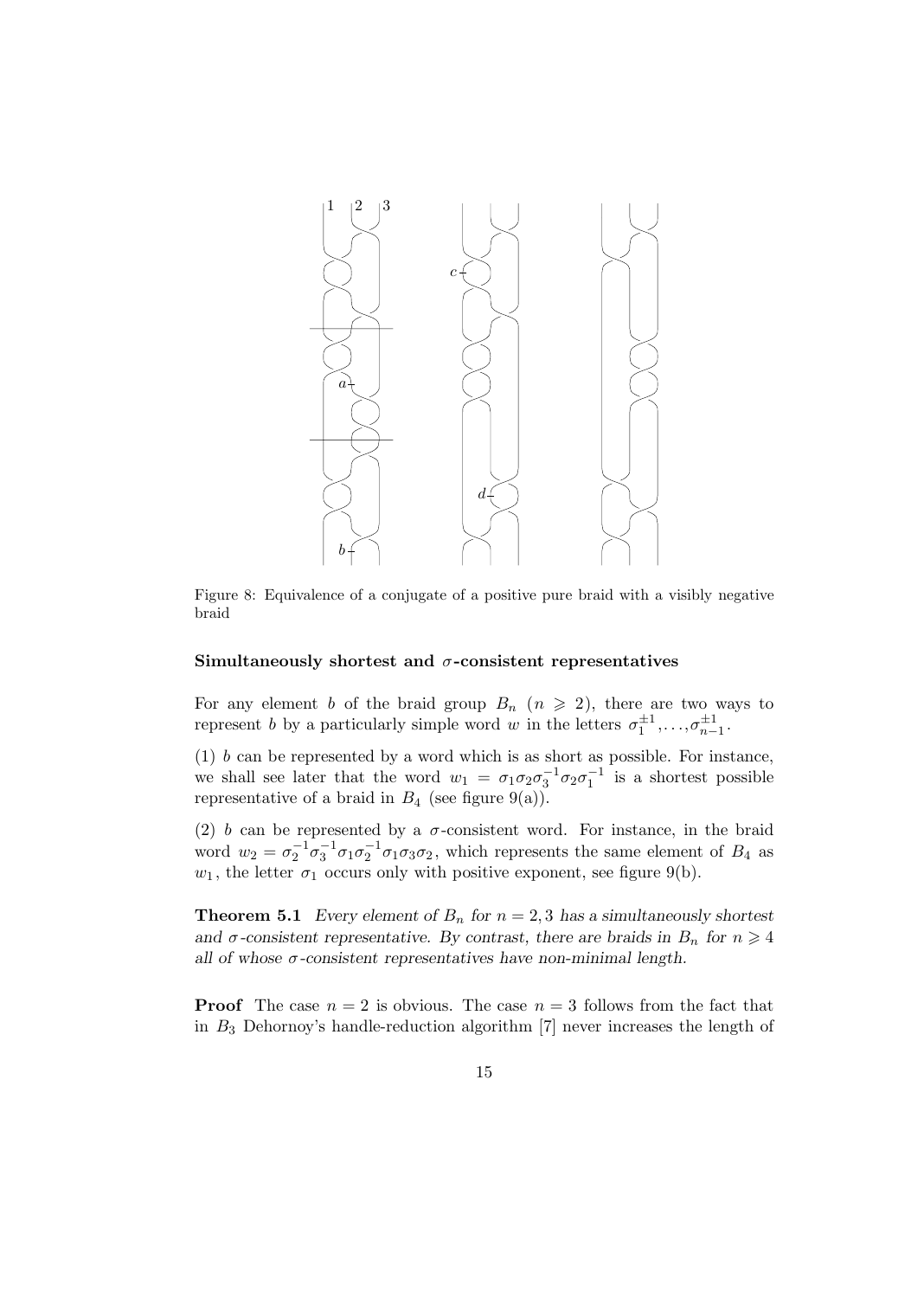

Figure 9: The equivalent braids  $\sigma_1 \sigma_2 \sigma_3^{-1} \sigma_2 \sigma_1^{-1}$  and  $\sigma_2^{-1} \sigma_3^{-1} \sigma_1 \sigma_2^{-1} \sigma_1 \sigma_3 \sigma_2$ 

a braid word, and hence turns any shortest representative of a given braid into a simultaneously shortest and  $\sigma$ -consistent one.

For the case  $n \geq 4$  it suffices to prove that the braid  $b := \sigma_1 \sigma_2 \sigma_3^{-1} \sigma_2 \sigma_1^{-1} \in B_4$ (figure 9) has length 5, while every  $\sigma$ -consistent representative has more than five letters.

To see that every representative has at least five letters we note that the image of b under the natural homomorphism  $B_n \to S_n$ , from the braid group into the symmetric group, is the permutation (14). This permutation cannot be written as a product of less than five adjacent transpositions. The result follows.

We now assume, for a contradiction, that there exists a five-letter representative which is also  $\sigma$ -consistent. This would be a braid on four strands with the following properties:

- (i) its image under the natural map  $B_4 \rightarrow S_4$  is (14),
- (ii) it has five crossings (ie it is a word with five letters),
- (iii) if we denote by  $c(i, j)$   $(i, j \in \{1, ..., 4\})$  the algebraic crossing number of the *i*th and the *j*th string, then the braid must satisfy  $c(1, 2) = 1$ ,  $c(1,3) = 1, c(1,4) = -1, c(2,3) = 0, c(2,4) = -1, c(3,4) = 1,$
- (iv) it may contain the letter  $\sigma_1$ , but not  $\sigma_1^{-1}$  (note that there exists a representative of b in which  $\sigma_1$  occurs only positively, so there can't exist a consistently negative one).

There are only three braids satisfying (i) - (iii), pictured in figure 10, and we observe that none of them satisfies (iv). It follows that no  $\sigma$ -consistent representative of b with only five crossings exists.  $\Box$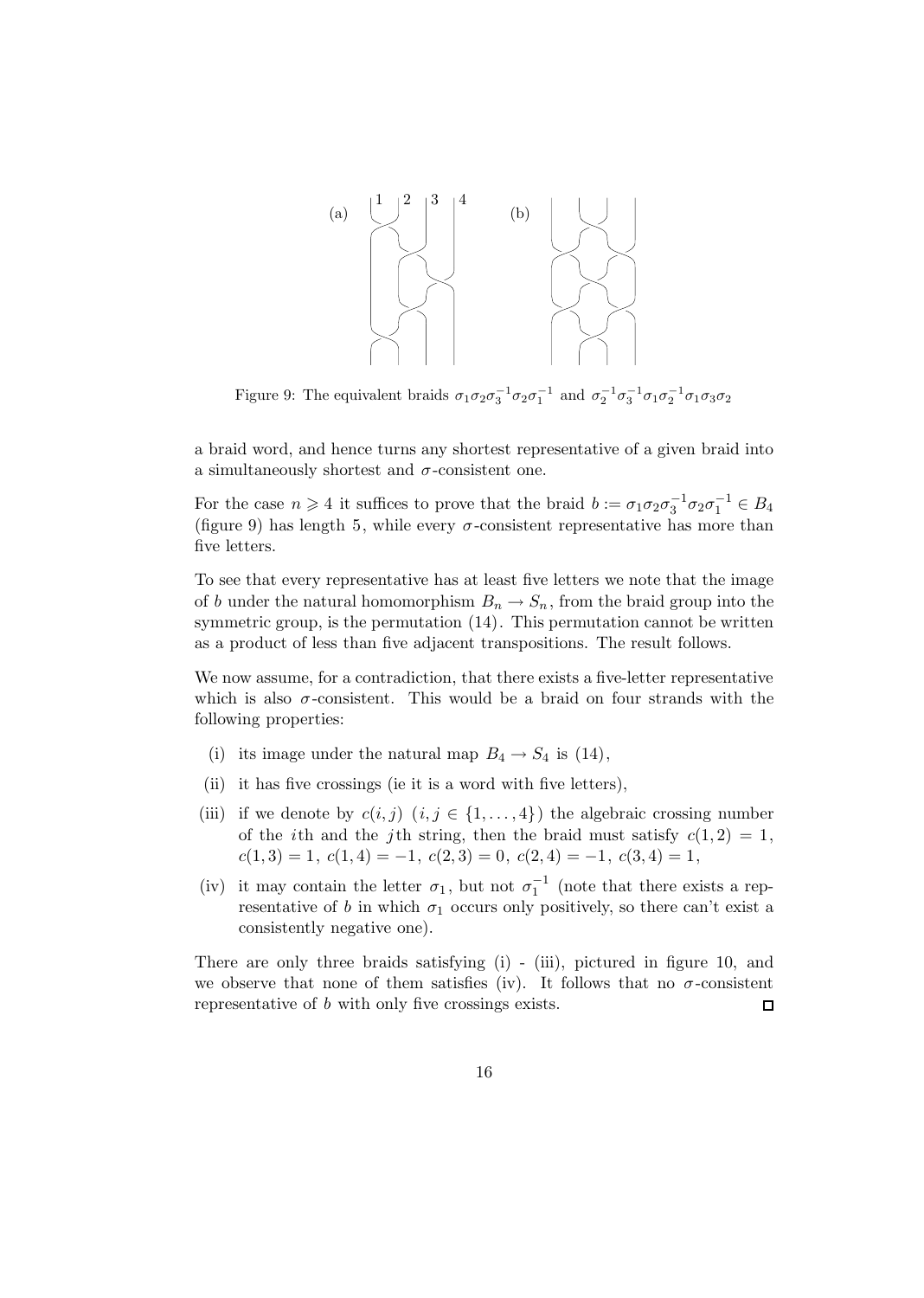

Figure 10: Three candidates for short  $\sigma$ -consistent representatives of b

### **Minimal number of occurrences of the main generator**

We define the *main generator* of a braid word to be the generator with lowest index occurring in the word. It is tempting to think that sliding holes along leftmost useful arcs, as in the left consistent canonical form, is the most efficient way of reducing the number of intersections between the curve diagram and the line segment  $E_1$ . This, however, is wrong:

**Theorem 5.2** *There are braids whose left consistent canonical form does not have the minimal number of occurrences of the main generator among all* σ*consistent representatives.*

**Proof** We shall show that the braid  $\Delta^3$ , where  $\Delta = \sigma_2 \sigma_1 \sigma_2$ , has this property. Note that  $\Delta$  is just a half-twist, so  $\Delta^2$  generates the commutator subgroup of  $B_3$ .

We have  $(\sigma_2 \sigma_1 \sigma_2)^3 = \sigma_2 \sigma_2 \sigma_1 \sigma_2 \sigma_2 \sigma_1 \sigma_2 \sigma_2$ , so the braid can be represented by a  $\sigma$ -consistent word in which the main generator  $\sigma_1$  occurs only twice. However, as is easy to check with the help of figure 11, the left consistent canonical form of the braid is the word  $(\sigma_2 \sigma_1 \sigma_2)^3$ , which contains the main generator  $\sigma_1$  three times.  $\Box$ 

### **Local indicability**

We are indebted to Stephen P Humphries and Jim Howie for pointing out the following. A group is called *locally indicable* if every finitely generated subgroup has a nontrivial homomorphism to the integers. It was proved by Burns and Hale [4] that locally indicable groups are right-orderable, but it took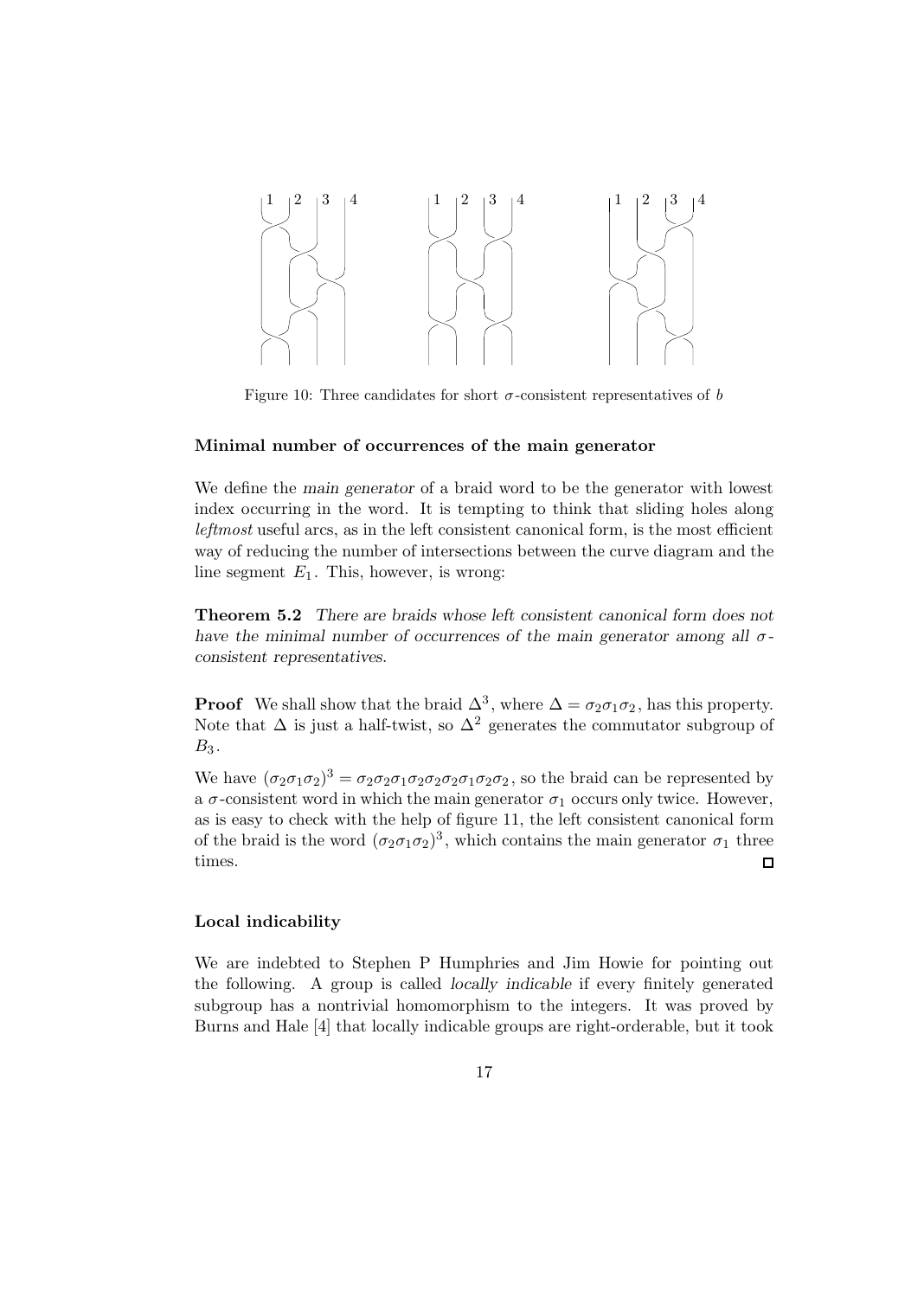

Figure 11: The left consistent canonical form of  $\Delta^3$  is  $\sigma_2\sigma_1\sigma_2\sigma_2\sigma_1\sigma_2\sigma_2\sigma_1\sigma_2$ 

almost two decades until G Bergman [1] found an example of a group which is right-orderable but not locally indicable; ie the class of locally indicable groups is strictly contained in the class of right-orderable groups. We can now give further examples:

**Theorem 5.3** *The braid group*  $B_n$  *for*  $n \geq 5$  *is right orderable but not locally indicable.*

**Proof** It remains to show that  $B_n$  is not locally indicable. The commutator subgroup  $B'_n$  of  $B_n$  is finitely generated, and for  $n \geq 5$  the first and second commutator subgroups coincide:  $B'_n = B''_n$  (see [10]). It follows that the abelianization of  $B'_n$  is trivial, so  $B'_n \subset B_n$  has no nontrivial homomorphism to  $\mathbb Z$ .  $\Box$ 

## **6 Automatic ordering**

Define a right-invariant ordering to be *automatic* if it can be determined by a finite-state automaton. In this section we shall see that the ordering on the braid group is automatic.

This is proved by comparing the order on the braid group as defined in section 3 with Mosher's automatic structure [12, 13]. This comparison gives more. Define a group to be *order automatic* if it is both automatic [9] and right-orderable and such that there is a finite state automaton which detects the order from the automatic normal forms. To be precise, there exists an automatic structure and a finite state automaton, which, given two normal forms for the automatic structure, will decide which represents the greater group element.

**Theorem 6.1** *The braid group*  $B_n$  *is order automatic.*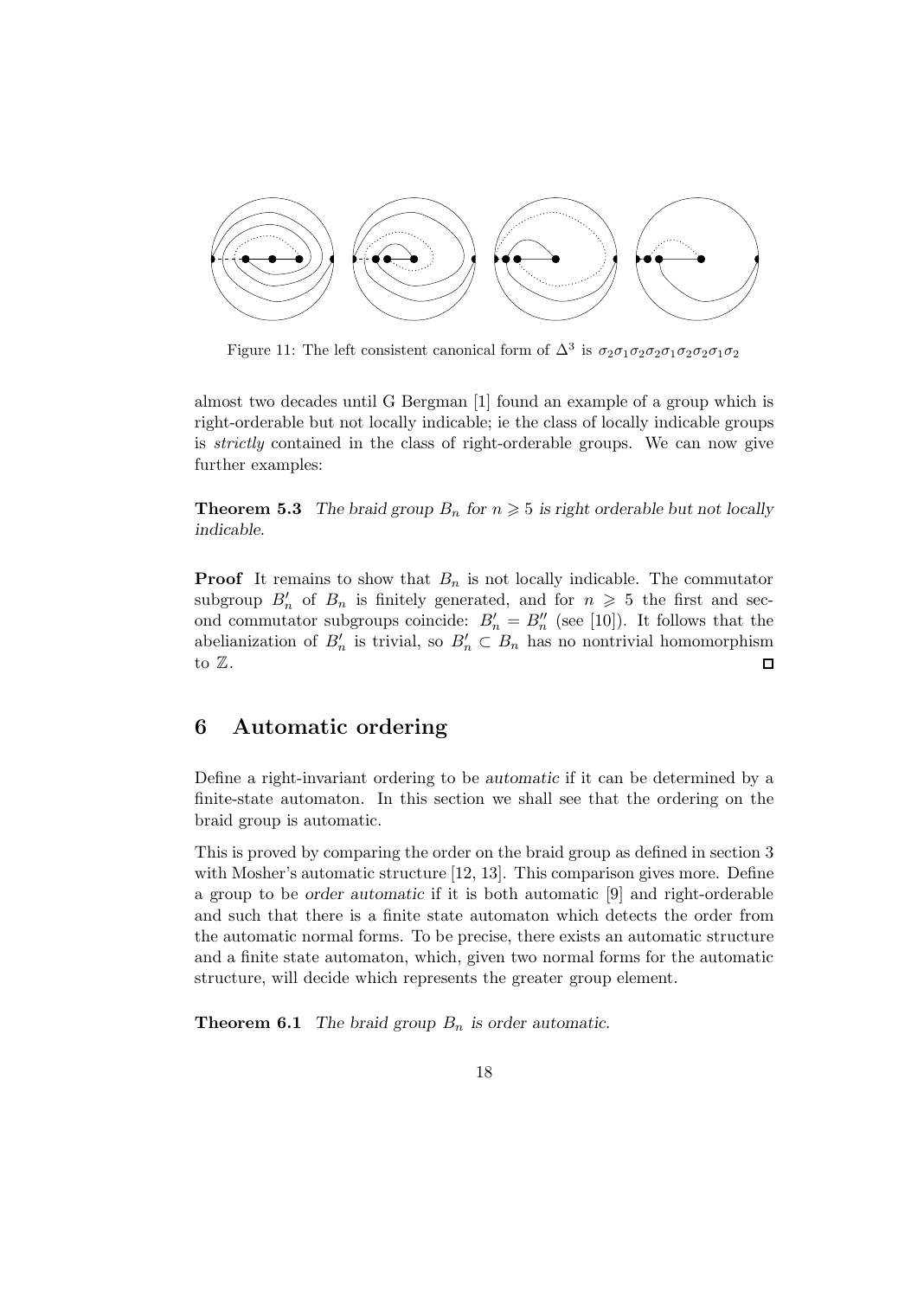**Remark 6.2** The algorithm to decide which of two given normal forms is the greater takes linear time in the length of the normal form. Using results from Epstein et al [9] we deduce:

**Corollary 6.3** *There is a quadratic-time algorithm to decide which of two elements of* B<sup>n</sup> *(presented in terms of standard braid generators) is the greater.*

Full details of the proof of these results can be found in [16]. Here we shall give a short proof of theorem 6.1 which yields only a quadratic time algorithm to order normal forms which is nevertheless sufficient to imply corollary 6.3.

In [12, 13] Mosher constructs normal forms for elements of mapping class groups by *combing* triangulations (and hence proves that mapping class groups are automatic). We shall need to sketch Mosher's normal form in the special case of the braid group.

We define the *base triangulation*  $B$  of  $D_n$  to have vertices at the *n* missing we define the *base triangulation D* of  $D_n$  to have vertices at the *n* inissing points and at the four *boundary vertices*,  $\pm 1$  and  $\pm \sqrt{-1}$ . The edges of *B* comprise the four arcs of  $\partial D_n$  joining pairs of boundary vertices,  $n + 1$  edges comprise the four arcs of  $\partial D_n$  joining pairs of boundary vertices,  $n + 1$  edges along the real axis and 2n edges joining  $\pm \sqrt{-1}$  to the real vertices not  $\pm 1$ , see figure 12. We order and orient the edges as indicated.



Figure 12: The base triangulation

An *allowable triangulation* of  $D_n$  is a triangulation with the same vertex set. We identify two allowable triangulations if they differ by a vertex fixing isotopy. A *triangulation class* is a set of boundary fixing isomorphism classes of allowable triangulations. Ie two triangulations are in the same class if they differ by an element of the braid group.

We now consider the groupoid  $\mathcal G$  which has for objects the set of triangulation classes of  $D_n$  and for morphisms the set of ordered pairs  $(T, T')$  of allowable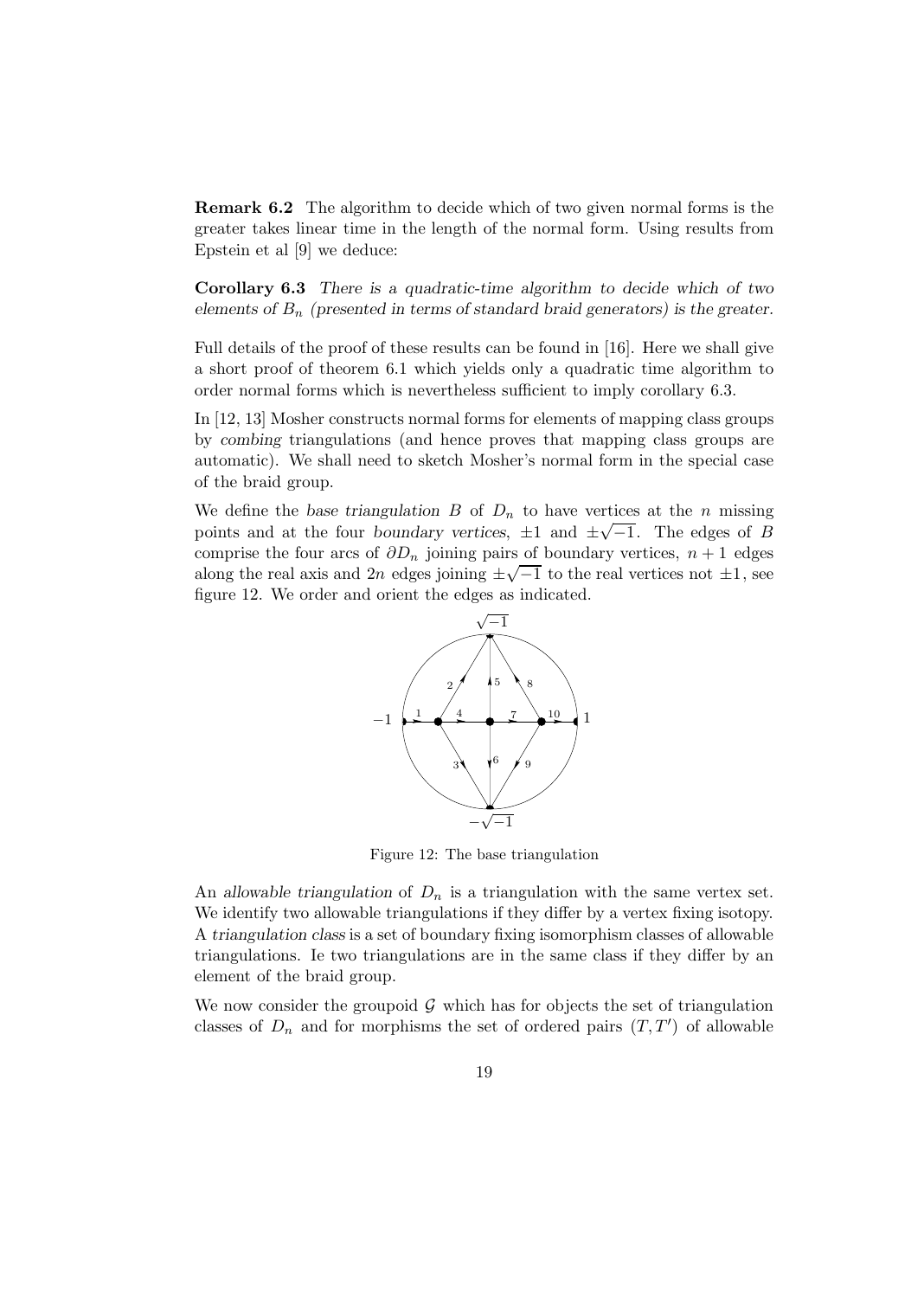triangulations, where  $(T, T')$  is identified with  $(h(T), h(T'))$  if  $h \in B_n$ . The morphism goes from the class of T to the class of T'. If T and T' are in the same class, then there is a unique boundary fixing isomorphism from  $T'$  to  $T$  up to isotopy, ie an element of  $B_n$ . This determines an isomorphism between the vertex group of  $G$  and the braid group  $B_n$ . (Note that for this isomorphism, and for compatibility with Mosher's conventions, we need to replace the *algebraic* convention for multiplication in the braid group, described in section 1, by the opposite *functional* convention, ie  $\Phi \Psi := \Phi \circ \Psi$ . The functional convention is used throughout this section; the algebraic convention is used in all other sections and in the appendix.)

### **Combing**

We consider a particular type of morphism in  $\mathcal{G}$ .

**Definition** *Flipping an edge* An edge  $\alpha$  adjacent to two triangles  $\delta$  and  $\delta'$ is removed (to form a square of which  $\alpha$  is a diagonal) and then the square is cut back into two triangles by inserting the opposite diagonal. We call this morphism "flipping  $\alpha$ " and denote it  $f_{\alpha}$ , see figure 13.



Figure 13: Flipping an edge

Every morphism  $q = (B,T)$  in G from the base vertex to another vertex is a product of a canonical sequence of flips. To see this, picture  $q$  as given by superimposing  $B$  and  $T$ , and *comb*  $T$  along  $B$ . To be precise, first reduce  $T$ with respect to B and then consider edge 1 of B. Suppose that, starting at  $-1$ , edge one crosses edge  $\alpha$  of T. Flip  $\alpha$ . Repeat until there are no more crossings of edge 1 with  $T$ . (The fact that this process is finite follows from a simple counting argument: one counts the number of intersections of edge 1 with  $T$ , except with the next edge of  $T$  which is to be flipped. For more detail here see [13, pages 321–322].) Now do the same for edge 2 starting at the non-boundary vertex and continue in this way, using the ordering and orientation of edges of B indicated in figure 12, until T has been converted into a copy of  $B$ .

The *Mosher normal form* of q is the inverse of the sequence of flips described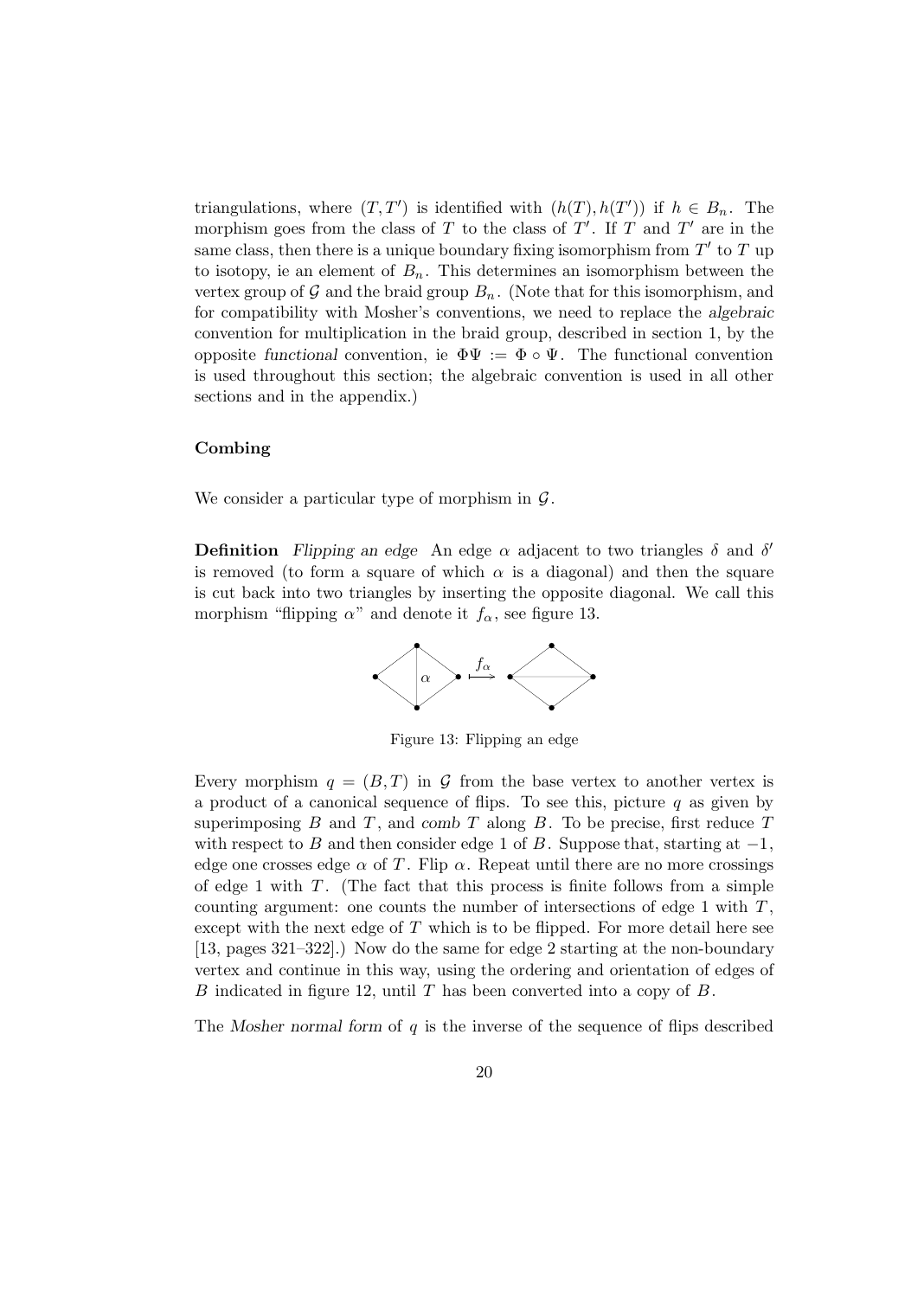above.<sup>2</sup> Notice that unlike the general case described in [13],  $q$  is completely characterised by the sequence of flips, there is no need to carry the labelling of T along. particular, there is no relabelling morphism required here. (This is because  $\partial D_n$  is fixed throughout.)

### **Detecting order from the Mosher normal form**

To see the connection with order, consider an element  $(B,T)$  of the vertex group at the class of B. There is an element  $g \in B_n$  (a homeomorphism of  $D_n$ fixing  $\partial D_n$ ) unique up to isotopy carrying T to B. Conversely given  $g \in B_n$ the corresponding triangulation pair is  $(B, g^{-1}B)$ .

We observe that if we comb  $B$  along  $g(B)$  this is combinatorially identical to combing  $g^{-1}(B)$  along B. We call the sequence of flips defined by this combing the *combing sequence of* g. (The reverse of the combing sequence is the Mosher normal form of  $q$ .)

The curve diagram of g is part of the triangulation  $g(B)$  namely the edges numbered  $1, 4, 7, \ldots, 3n + 1$ . Suppose that g is *i*-positive, then g can be assumed to fix the first  $i-1$  of these edges (ie  $1, 4, \ldots, 3i-5$ ) and then, after reduction, can be assumed to fix the corresponding outlying edges (ie  $2, 5, \ldots, 3i-4$  and  $3, 6, \ldots, 3i-3$ ). But edge  $3i-2$  is carried into the upper half of  $D_n$  and must meet edge  $3i - 1$  of B. Thus the first flip in the combing sequence of g is  $f_{3i-1}$ , ie flip the edge numbered  $3i-1$ . Similarly if g is i– negative then the first flip in the combing sequence is  $f_{3i}$ . We have proved the following:

**Algorithm 6.4** (To decide from the Mosher normal form whether a braid element is  $i$ -positive or negative and provide the correct value of  $i$ ) *Inspect the combing sequence (the reverse of the Mosher normal form). The first flip is either* f3i−<sup>1</sup> *for some* i *or* f3<sup>i</sup> *for some* i*. In the first case the braid is* i*–positive and in the second it is* i*–negative.*

This algorithm is visibly executable by a finite-state automaton and linear in the length of the normal form of  $q$ . Theorem 6.1 and corollary 6.3 follow

<sup>2</sup>Strictly speaking the Mosher normal form is not this flip sequence, which only defines an asynchronous automatic structure, but is derived from it by clumping flips together into blocks called "Dehn twists", "partial Dehn twists" and "dead ends" (see [13] pages 342 et seq). This technicality does not affect any of the results proved here or in [16]. We prove that order can be detected in linear time from the flip sequence. Since the clumped flip sequence can be unclumped in linear time, this implies that order can be detected in linear time from the strict Mosher normal form.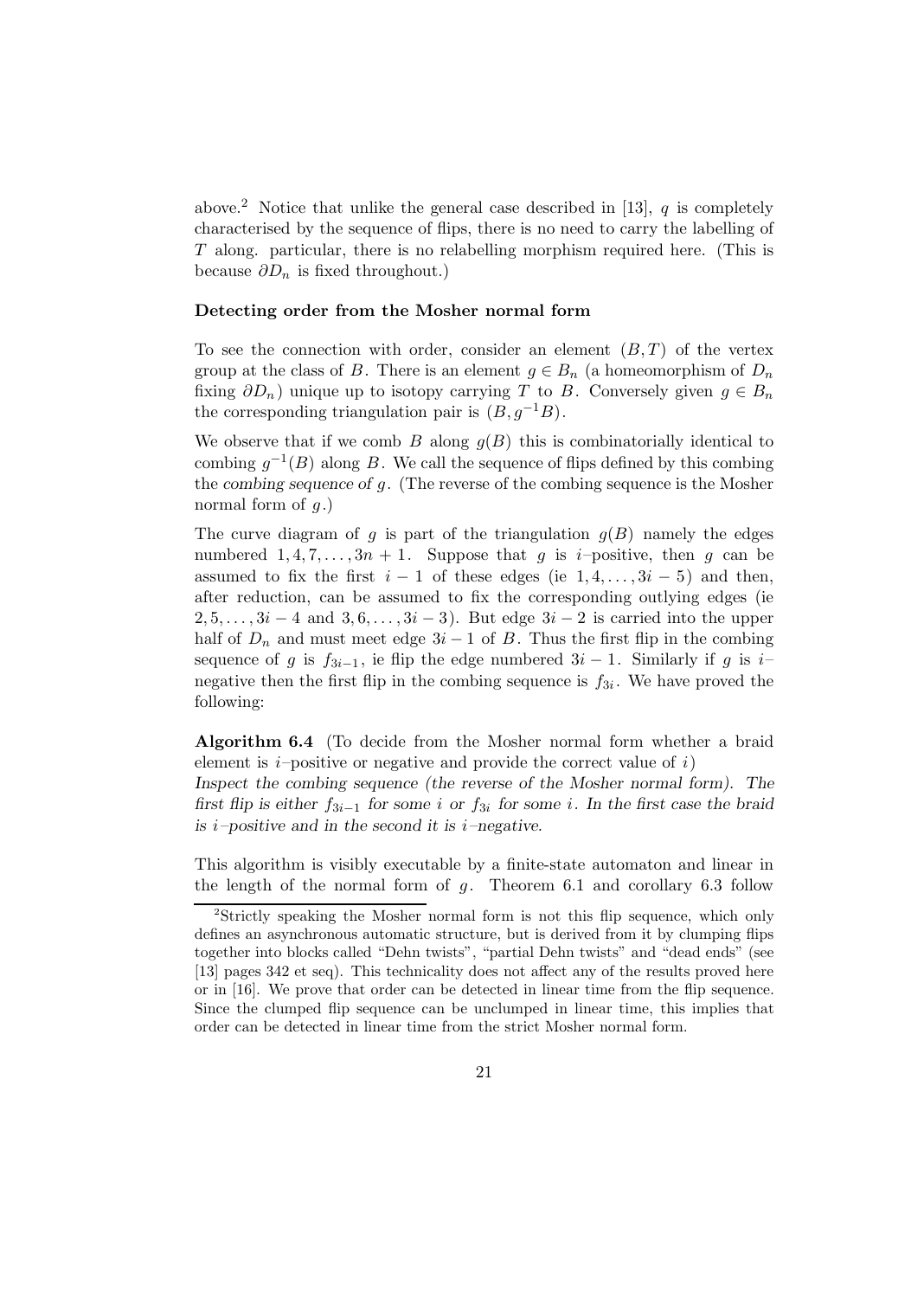from general principles. To decide the relative order of two elements  $\alpha$  and β we compute the normal form of  $\alpha\beta^{-1}$  — this can be done by a finite-state automaton and takes quadratic time, see  $[9]$  — and then apply algorithm 6.4.

**Final remarks** (1) We have proved that there is a quadratic time algorithm to decide the relative order of two braid words. In [7] Dehornoy presents an algorithm which does this in practice and is apparently extremely fast  $-$  however his formal proof that this algorithm works only provides an exponential bound on time. The algorithm presented here is implementable since the whole Mosher program can be implemented, see [14]. Note that in the appendix we present another algorithm based on cutting sequences.

(2) There is a far stronger connection between the Mosher normal form and the order on  $B_n$  than presented here. The relative order of two elements can be detected from their combing sequences by inspecting just the first four differences in the sequences (and this proves remark 6.2). Full details here are to be found in [16].

# **References**

- [1] **G M Bergman** Right orderable groups that are not locally indicable, Pacific J Math 174 (1991) 243–248
- [2] **J Birman**, Braids, links, and mapping class groups, Annals of Math. Studies, 82, Princeton University Press, Princeton (1975)
- [3] **J S Birman**, **C Series**, An algorithm for simple curves on surfaces, J. London Math. Soc (2) 29 (1984) 331–342
- [4] **R G Burns, V W D Hale**, A note on group rings of certain torsion free groups, Canad Math Bull 15 (1972) 441–445
- [5] **P Dehornoy**, Braid groups and left distributive operations, Trans. AMS 345 (1994) 115–150
- [6] **P Dehornoy**, From large cardinals to braids via distributive algebra, J. Knot Theory and its Ramifications 4(1995) 33–79
- [7] **P Dehornoy**, A fast method of comparing braids, Adv. in Math. 125 (1997) 200–235
- [8] **E A Elrifai**, **H R Morton**, Algorithms for positive braids, Quart. J. Math. Oxford 45 (1994) 479–497
- [9] **D B A Epstein et al**, Word processing in groups, Jones & Bartlett (1992)
- [10] **E A Gorin, V Ja Lin** Algebraic equations with continuous coefficients, and certain questions of the algebraic theory of braids, Math USSR-Sb 7 (1969) 569- 596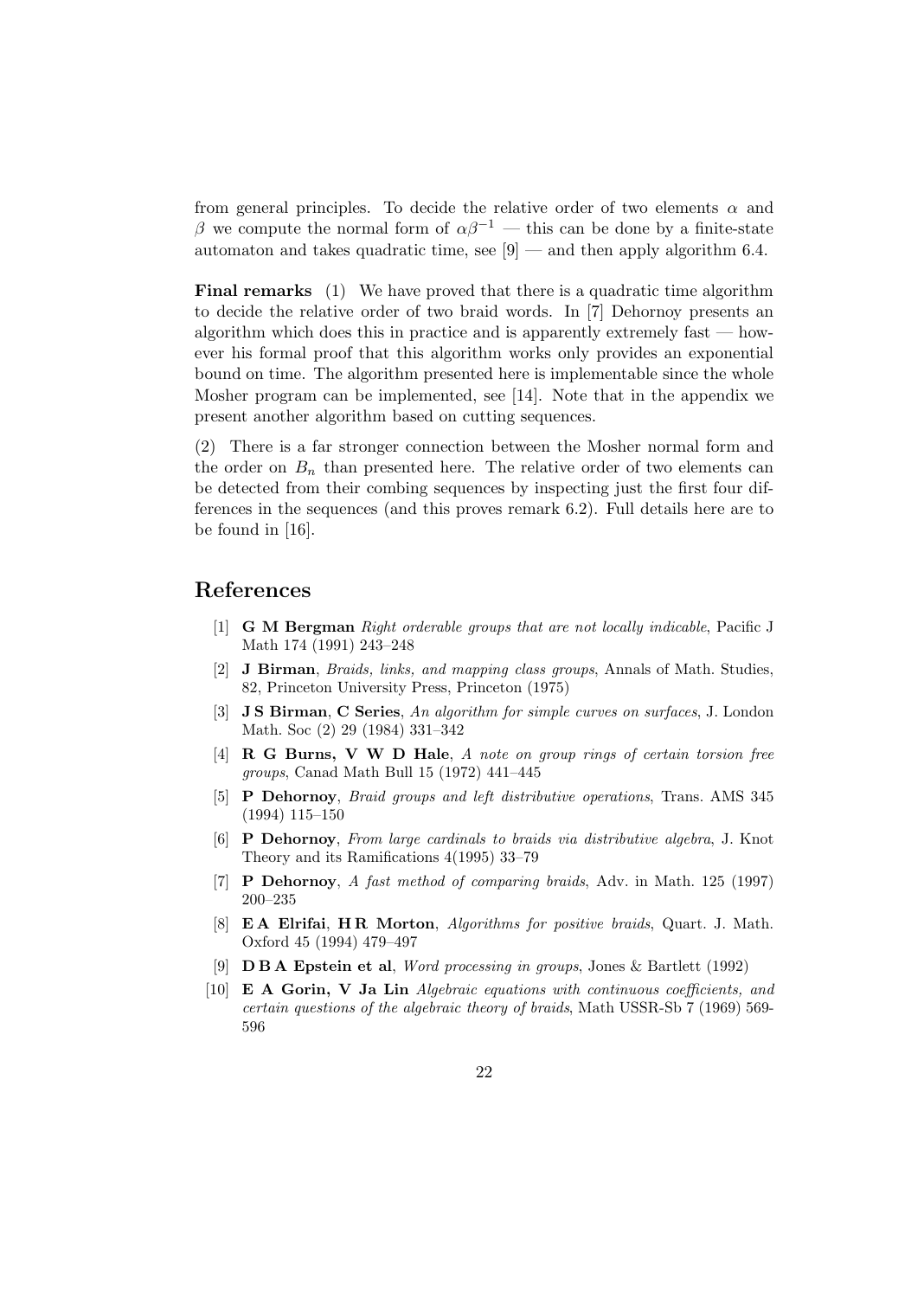- [11] **R Laver**, Braid group actions on left-distibutive structures and well-orderings in the braid group, J. Pure Appl. Algebra 108 (1996) 81–98
- [12] **L Mosher**, Mapping class groups are automatic, Math. Research Letters 1 (1994) 249–255
- [13] **L Mosher**, Mapping class groups are automatic, Annals of Math. 142 (1995) 303–384
- [14] **L Mosher**, A user's guide to the mapping class group: once punctured surfaces, MSRI preprint
- [15] **D Rolfsen**, **Jun Zhu**, Braids, orderings and zero divisors, submitted to J. Knot Theory and its Ramifications
- [16] **C Rourke**, **B Wiest**, Order automatic mapping class groups, (to appear), http://www.maths.warwick.ac.uk/~cpr/ftp/ordaut.ps
- [17] **B Wiest**, Dehornoy's ordering of the braid groups extends the subword ordering, Pacific J. Math. (to appear)

### **Addresses:**

R. Fenn: School of Mathematical Sciences, University of Sussex, Falmer, Brighton BN1 9QH, UK R.A.Fenn@sussex.ac.uk

M. T. Greene: Radan Computational, Ensleigh House, Granville Road, Bath BA1 9BE, UK Michael.Greene@uk.radan.com

D. Rolfsen: Department of Mathematics, University of British Columbia, Vancouver, B.C. Canada V6T 1Z2 rolfsen@math.ubc.ca

C. Rourke: Mathematics Institute, University of Warwick, Coventry CV4 7AL, UK cpr@maths.warwick.ac.uk

B. Wiest: CMI, Université de Provence, 13453 Marseille cedex 13, France, bertw@gyptis.univ-mrs.fr

# **A Appendix: Cutting sequences**

In this appendix we define a unique *reduced cutting sequence* for a braid. We give implementable algorithms to read the reduced cutting sequence from the braid word, to decide order from the cutting sequence and to put a braid, given in terms of standard twist generators, into its left-consistent canonical form.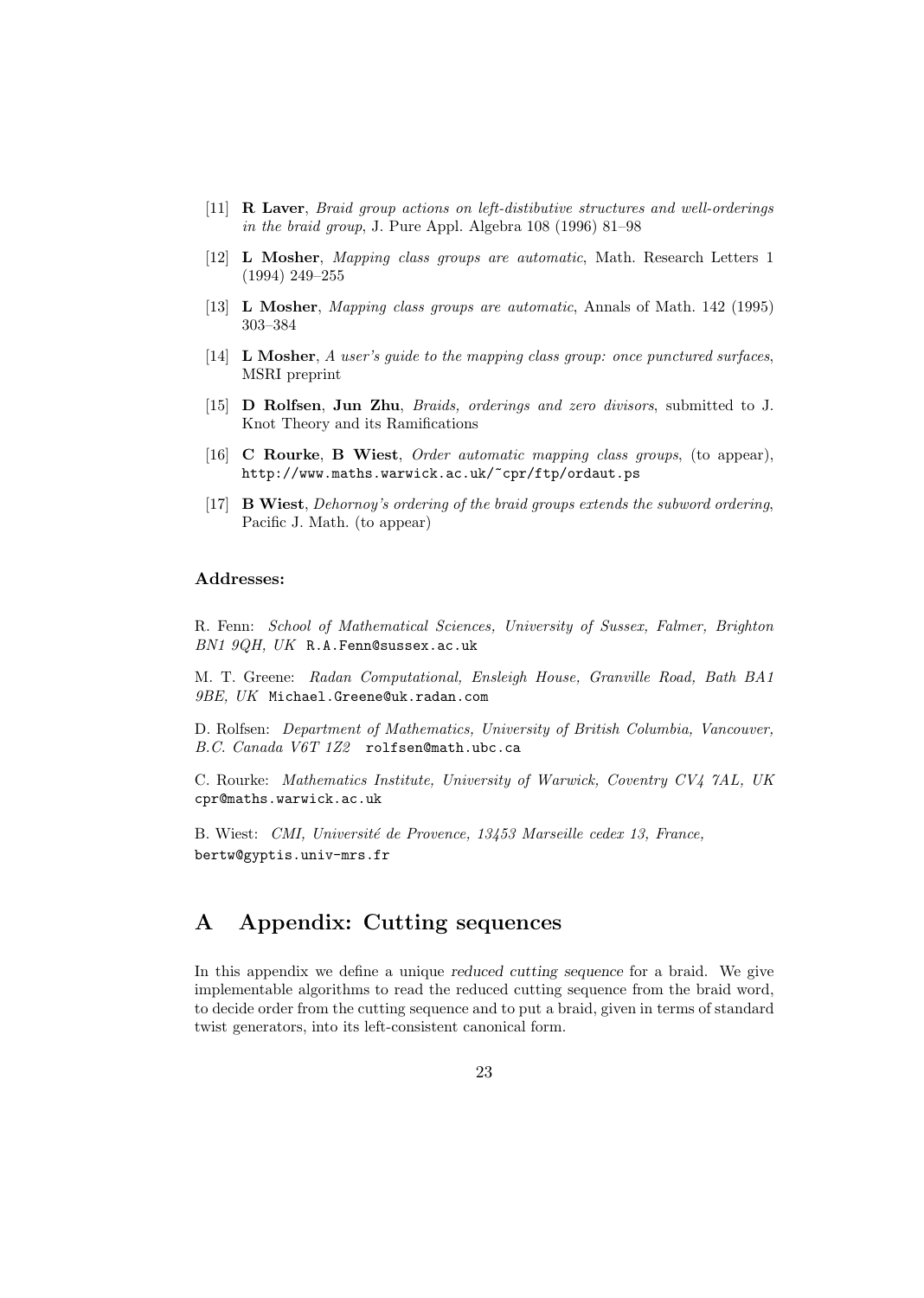#### **Cutting sequences and curve diagrams**

A *cutting sequence* is a finite word  $\chi$  in the letters  $0, \ldots, n, \underline{0}, \ldots, n+1$ ,  $\uparrow$  and  $\downarrow$ such that

- (i)  $\chi$  starts with <u>0</u> and ends with  $n+1$ ,
- (ii) each of the letters  $\underline{0}, \ldots, n+1$  occurs precisely once in  $\chi$ ,
- (iii) in the word  $\chi$  numbers and arrows alternate, with the single possible exception that strings of the form  $\underline{i}$   $\underline{i+1}$  or  $\underline{i+1}$   $\underline{i}$   $(i = 0, \ldots, n)$  may occur.

Consider now a curve diagram Γ. It consists of three types of subcurves: curves in the upper half plane, curves in the lower half plane, and straight line segments in the real line. Note that curves in the upper or lower half plane may be replaced by semicircles since they are determined by their end points. For convenience we rescale the curve diagram so that it goes from 0 to  $n+1$  and the n holes are the integers  $1, 2, \ldots, n$ .

Going along  $\Gamma$  we can read off a cutting sequence, by reading an  $\uparrow$  or  $\downarrow$  for every curve in the upper or lower half plane respectively, an  $i$  ( $i \in \{0, \ldots, n+1\}$ ) for every intersection with the integer  $i$  in the real line (so underlined integers correspond to holes), and an i for every intersection with the real interval  $(i, i + 1)$ . It is easy to check that a word obtained in this way is indeed a cutting sequence.

For example the curve diagram representing  $\sigma_1$  in figure 2 is coded as  $\underline{0} \uparrow \underline{2} \underline{1} \downarrow \underline{3} \underline{4}$ , whereas  $\sigma_1 \sigma_2^{-1}$  is coded  $\underline{0} \uparrow 1 \downarrow \underline{3} \downarrow \underline{1} \downarrow 3 \uparrow \underline{2} \uparrow \underline{4}$ .

We define a *reduction* of a cutting sequence to be a replacement of the sequence by a shorter one, according to the one of the following rules (where  $\uparrow$  denotes  $\uparrow$  or  $\downarrow$ , and  $i \in \{0, \ldots n\}$ ).

- $\underline{i} \updownarrow i \rightarrow \underline{i}, \underline{i+1} \updownarrow i \rightarrow \underline{i+1}, \underline{i} \updownarrow \underline{i} \rightarrow \underline{i}, \underline{i} \updownarrow \underline{i+1} \rightarrow \underline{i+1},$
- $\downarrow i \downarrow \rightarrow \downarrow, \uparrow i \uparrow \rightarrow \uparrow,$
- $i \uparrow i \rightarrow i$ ,
- $\underline{i} \uparrow i + 1 \rightarrow \underline{i} \, i + 1, \ \underline{i} + 1 \uparrow \underline{i} \rightarrow i + 1 \underline{i}$

A cutting sequence is called *reduced* if it allows no reduction.

**Proposition A.1** *Every braid on* n *strings has a unique reduced cutting sequence.*

**Proof** Let  $\chi$  be a cutting sequence of a curve diagram  $\Gamma$  of the braid. We observe that a reduced version  $\chi'$  of  $\chi$  is the same as the cutting sequence of a curve diagram Γ', where Γ' is obtained by reducing Γ with respect to the trivial curve diagram E. From proposition 2.3 we deduce that any two reduced cutting sequences  $\chi'$  and  $\chi''$ must come from curve diagrams which are equivalent with respect to  $E$ . Therefore  $\chi'$ and  $\chi^{\prime\prime}$  must agree.  $\Box$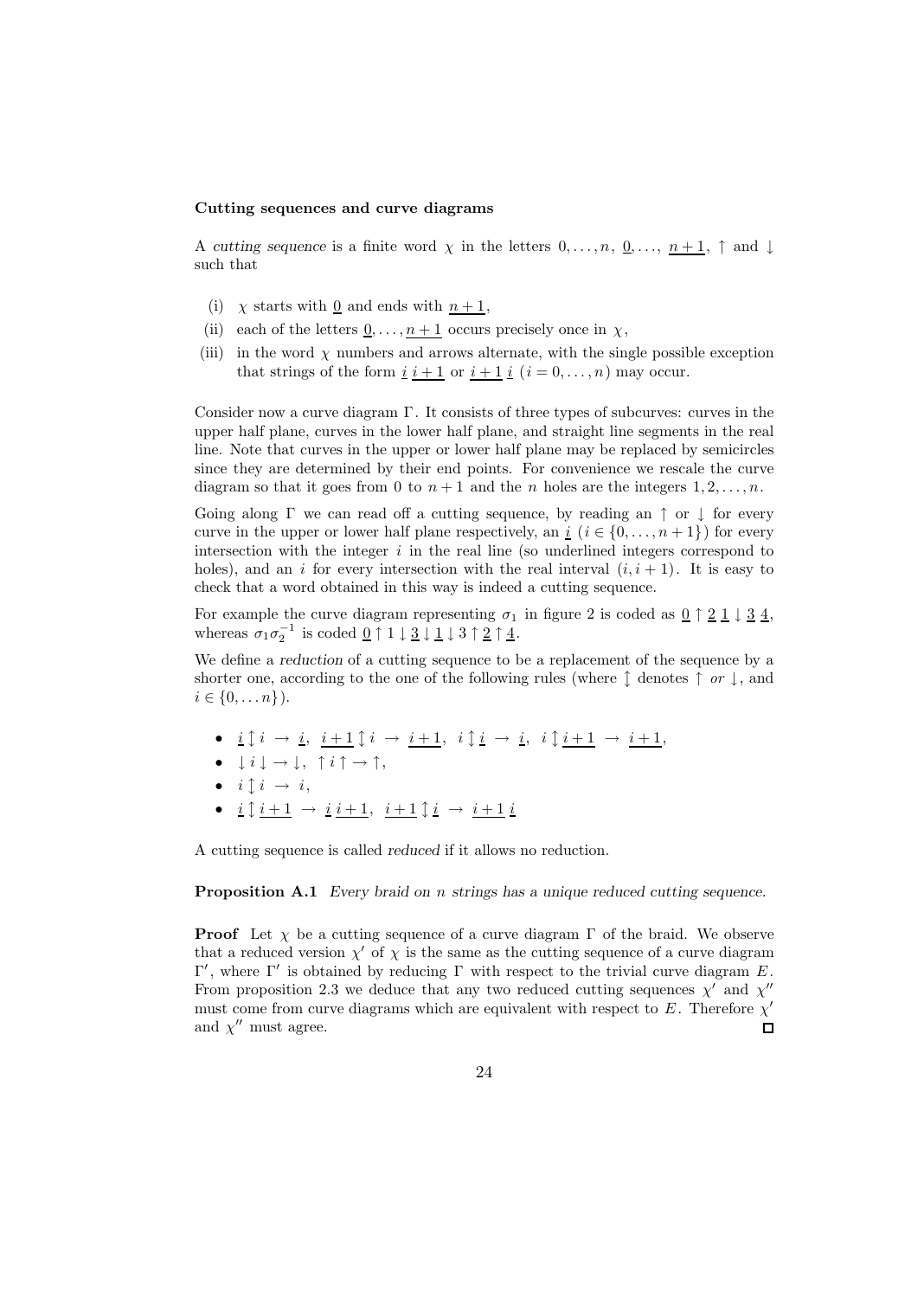The reduced curve diagram can be reconstructed from the reduced cutting sequence. Thus the cutting sequence classifies the curve diagram, and hence the braid. This is most easily seen by using pen and paper. One reads the cutting sequence, and for every number symbol one encounters, draws one arc in the diagram. If the cutting sequence is reduced, then this involves no choices. Below we shall give an algorithm to do this which is more suitable for computer implementation.

Note that it is easy to construct reduced cutting sequences which do not come from curve diagrams. The pen and paper method can also be used to decide whether a cutting sequence does correspond to a curve diagram. Again we give a more formal algorithm below which will do this.

#### **Reading the cutting sequence from the braid word**

We next show how to convert a braid defined in terms of the twist generators  $\sigma_i^{\pm 1}$  into a reduced cutting sequence. We do this inductively by defining how  $\sigma_i$  and  $\sigma_i^{-1}$  act on reduced cutting sequences and then let the whole word act on the trivial sequence  $\underline{0} \underline{1} \dots \underline{n} \underline{n} + 1.$ 

**Algorithm A.2** *Suppose a braid*  $\beta$  *has reduced cutting sequence*  $\chi$ *. Then a cutting sequence of*  $\beta \sigma_i$  *is obtained by simultaneously making the following replacements everywhere in the word* χ*. These rules are to be interpreted as simultaneous, not sequential, replacements.*

(i) 
$$
\underline{i} \rightarrow \underline{i+1}, \quad \underline{i+1} \rightarrow \underline{i},
$$
  
\n(ii)  $\downarrow (\underline{i}) \rightarrow \downarrow \underline{i-1} \uparrow (\underline{i+1}), \quad (\underline{i}) \downarrow \rightarrow (\underline{i+1}) \uparrow \underline{i-1} \downarrow,$   
\n(iii)  $\underline{i-1} (\underline{i}) \rightarrow \underline{i-1} \uparrow (\underline{i+1}), \quad (\underline{i}) \underline{i-1} \rightarrow (\underline{i+1}) \uparrow \underline{i-1},$   
\n(iv)  $\uparrow (\underline{i}) \rightarrow \uparrow (\underline{i+1}), \quad (\underline{i}) \uparrow \rightarrow (\underline{i+1}) \uparrow,$   
\n(v)  $\downarrow (\underline{i+1}) \rightarrow \downarrow (\underline{i}), \quad (\underline{i+1}) \downarrow \rightarrow (\underline{i}) \downarrow,$   
\n(vi)  $\underline{i+2} (\underline{i+1}) \rightarrow \underline{i+2} \downarrow (\underline{i}), \quad (\underline{i+1}) \underline{i+2} \rightarrow (\underline{i}) \downarrow \underline{i+2},$   
\n(vii)  $\uparrow (\underline{i+1}) \rightarrow \uparrow \underline{i+1} \downarrow (\underline{i}), \quad (\underline{i+1}) \uparrow \rightarrow (\underline{i}) \downarrow \underline{i+1} \uparrow.$   
\n(viii)  $\downarrow \underline{i} \uparrow \rightarrow \downarrow \underline{i-1} \uparrow \underline{i} \downarrow \underline{i+1} \uparrow, \quad \uparrow \underline{i} \downarrow \rightarrow \uparrow \underline{i+1} \downarrow \underline{i} \uparrow \underline{i-1} \downarrow,$ 

*Note: in rules* (ii) - (vii)*, rule* (i) *is being applied, and its application is indicated by brackets. Replacements of symbols other than*  $i, i + 1$  *depend on context, eg rule* (ii) *says that if*  $\downarrow$  *is followed by*  $\underline{i}$ *, then it is to be replaced by*  $\downarrow$  *i*  $-1$   $\uparrow$ *, and the*  $\underline{i}$  *is replaced by*  $i + 1$ *, by* (i)*.* So  $\downarrow$  *i turns into*  $\downarrow$  *i* - 1  $\uparrow$  *i* + 1*.* 

The rules for the action of  $\sigma_i^{-1}$  are obtained by interchanging the symbols  $\uparrow$  and  $\downarrow$ *everywhere in this list (ie replacing up- by down-, and down- by up-arrows). The resulting cutting sequence can then be reduced, to obtain the reduced cutting sequence of the braid*  $\beta \sigma_i$  *or*  $\beta \sigma_i^{-1}$ *.*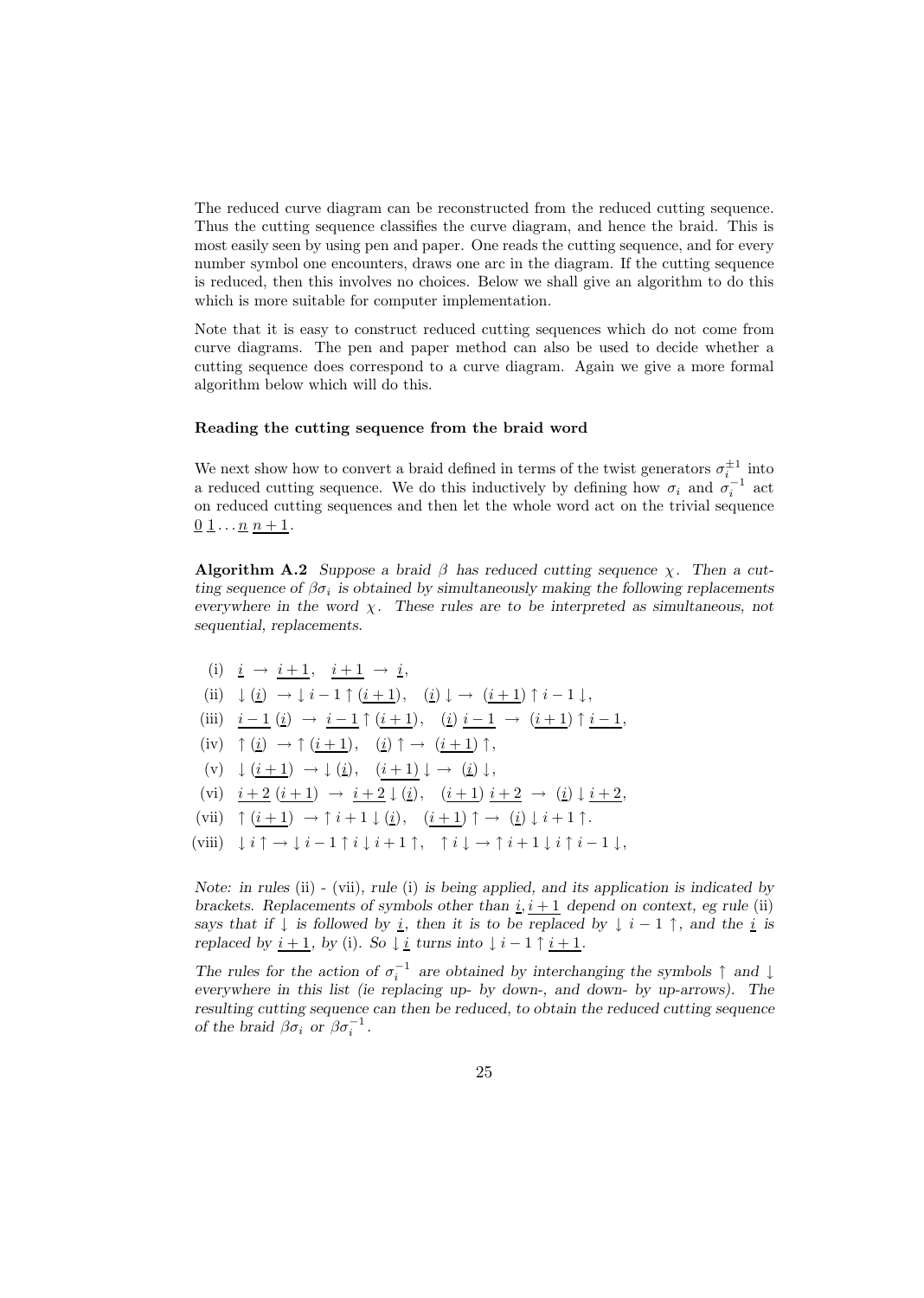We can now deduce an effective algorithm to decide whether a given braid is positive, trivial, or negative:

**Algorithm A.3** (To decide if a given braid is positive, trivial, or negative) *Use algorithm A.2 to calculate the reduced cutting sequence of the braid. The braid is positive if and only if the first arrow in this sequence is an up-arrow* ↑*.*

#### **Recovering the curve diagram from the cutting sequence**

We now show how to recover a reduced curve diagram from its associated cutting sequence. At the same time this will provide an effective algorithm to decide if a given cutting sequence corresponds to a curve diagram.

To make precise the problem here, we define the *real cutting sequence* of a curve diagram to be the cutting sequence, with the non-underlined integers replaced by real numbers specifying the precise intersection point of the curve diagram with the real line, up to order preserving bijections. (Taking the integer part of all numbers in the real cutting sequence we retrieve the cutting sequence.) Given the real cutting sequence, we can immediately construct the curve diagram. Moreover it is trivial to check if a real cutting sequence corresponds to an (embedded) curve diagram: one just checks that

(1) if  $i \ i + 1$  or  $i + 1 \ i$  occurs in the sequence then no real number in  $(i, i + 1)$  occurs,

(2) the numbers on each side of two arrows of the same type correspond to nested intervals (so that the corresponding curves do not intersect).

So we need an algorithm to reconstruct the real cutting sequence from the cutting sequence or equivalently to decide for each  $i$  the order in which the corresponding points actually occur in R.

**Algorithm A.4** *Suppose the letter*  $i$  ( $i \in \{0, \ldots, n\}$ ) *appears in two different places, say in the* r*th and* s*th position, in the cutting sequence. To decide which one represents the smaller number in the interval*  $(i, i + 1)$  *in the real cutting sequence proceed as follows.*

Since the cutting sequence is reduced, there are two arrows in opposite direction adjacent to each of the letters  $i$ . Starting at the rth letter we read the sequence either forwards or backwards. We define the *up-string at the* r*th place* to be the word obtained from the cutting sequence by reading forwards or backwards, starting at the rth letter, up to the next underlined number, with the reading direction specified by the requirement that the the first two letters read should be  $i \uparrow$ . Similarly, we define the *down-string at the* r*th place* by reading in the opposite direction, such that the resulting word starts with  $i \downarrow$ , again up to the next underlined number. We compare the up-string at the rth with that at the sth place, and the down-string at the rth with that at the sth place. They cannot both agree, for if they did, the curve diagram would have two curves with the same endpoints.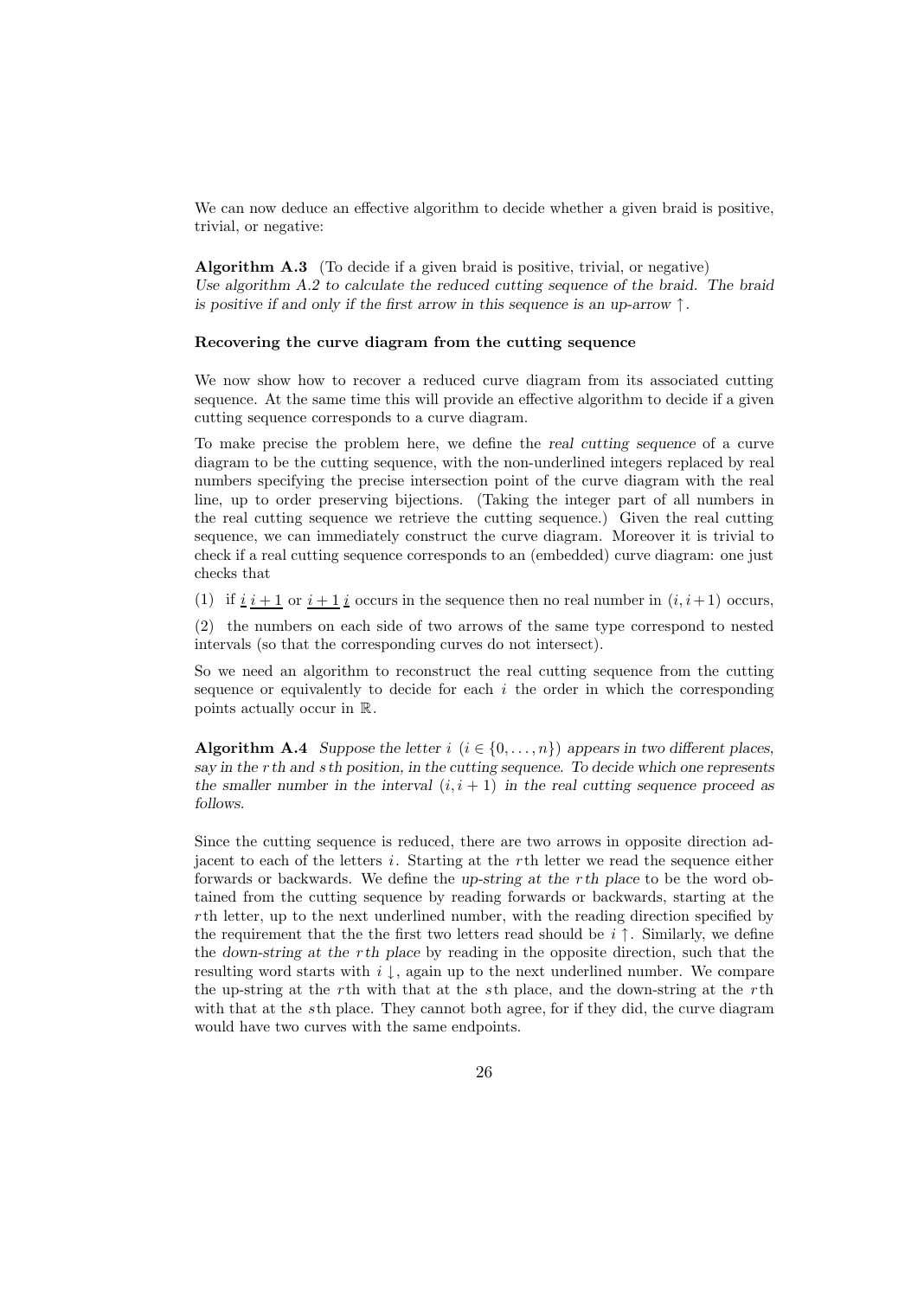We now manipulate the up- and down strings as follows: firstly, we increase all nonunderlined integers by  $\frac{1}{2}$ . Then we remove the underline from all underlined integers. We obtain sequences of the form  $x_0 \updownarrow x_1 \updownarrow ... \updownarrow x_{l-1} \updownarrow x_l$ , where  $l \in \mathbb{N}$ ,  $x_0 = i + \frac{1}{2}$ ,  $x_1, \ldots, x_{l-1} \in \{\frac{1}{2}, 1\frac{1}{2}, \ldots, n+\frac{1}{2}\}, \text{ and } x_l \in \{0, \ldots n+1\}.$ 

From this we can construct a sequence of numbers in  $\{1, 1\frac{1}{2}, \ldots, n-\frac{1}{2}, n\}$ , called the *cyclically associated sequence*, as follows. For every string  $x_j \uparrow x_{j+1}$  we write down the unique representative in  $\{\frac{1}{2}, 1, \ldots, n, n + \frac{1}{2}\}$  of  $x_{j+1} - x_j + (n+1)\mathbb{Z} \in \mathbb{R}/(n+1)\mathbb{Z}$ ; for every string  $x_j \downarrow x_{j+1}$  we write down the unique representative in  $\{\frac{1}{2}, 1, \ldots, n, n + \frac{1}{2}\}\$ of  $x_j - x_{j+1} + (n+1)\mathbb{Z} \in \mathbb{R}/(n+1)\mathbb{Z}$ . Altogether, this yields a sequence of length l.

We now define an up-string u to be *cyclically lexicographically larger* than another up-string  $u'$ , if the cyclically associated sequence of u is lexicographically larger than the one of  $u'$ .<sup>3</sup> The geometric interpretation is that the curve diagram has two line segments starting in the real interval  $(i, i + 1)$ , going into the upper half plane. The line segment representing the cyclically lexicographically larger up-string is the one turning 'more to the left'. Since the two line segments must be disjoint (being part of the curve diagram), the starting point of the curve segment yielding the cyclically lexicographically larger up-string must represent a smaller real number in the real cutting sequence. Similarly, we define a cyclic lexicographic ordering on the downstrings; this time, the starting point of a curve segment which gives rise to a cyclically lexicographically larger down-string than another curve segment must represent a larger real number in the real cutting sequence. *End of algorithm A.4*

To summarise, we have found an algorithm for reconstructing the real cutting sequence from the cutting sequence: given any two places in the cutting sequence where the letter i occurs, we compare the up-strings at these places. If they agree, we compare the down-strings instead. In either case we can work out the cyclically associated sequences, and then decide which of the two letters i represents the smaller number in the interval  $(i, i + 1)$  in the real cutting sequence.

### **An algorithm to determine order from the cutting sequence**

Algorithm A.4 also allows us to decide which of two given reduced cutting sequences represents the larger braid. If the two sequences agree on some initial segment, then we remove the underlines from all underlined numbers (except the first letter 0) that lie in this segment. Then we reduce the resulting two sequences. We obtain two new sequences whose initial segments up to the first underlined numbers do not agree. If they differ already on the second letter (after  $\Omega$ ), then we know which one is larger. Otherwise, we work out which of them is cyclically lexicographically larger, using algorithm A.4.

<sup>3</sup>Cyclic lexicographic order is used by Birman and Series [3].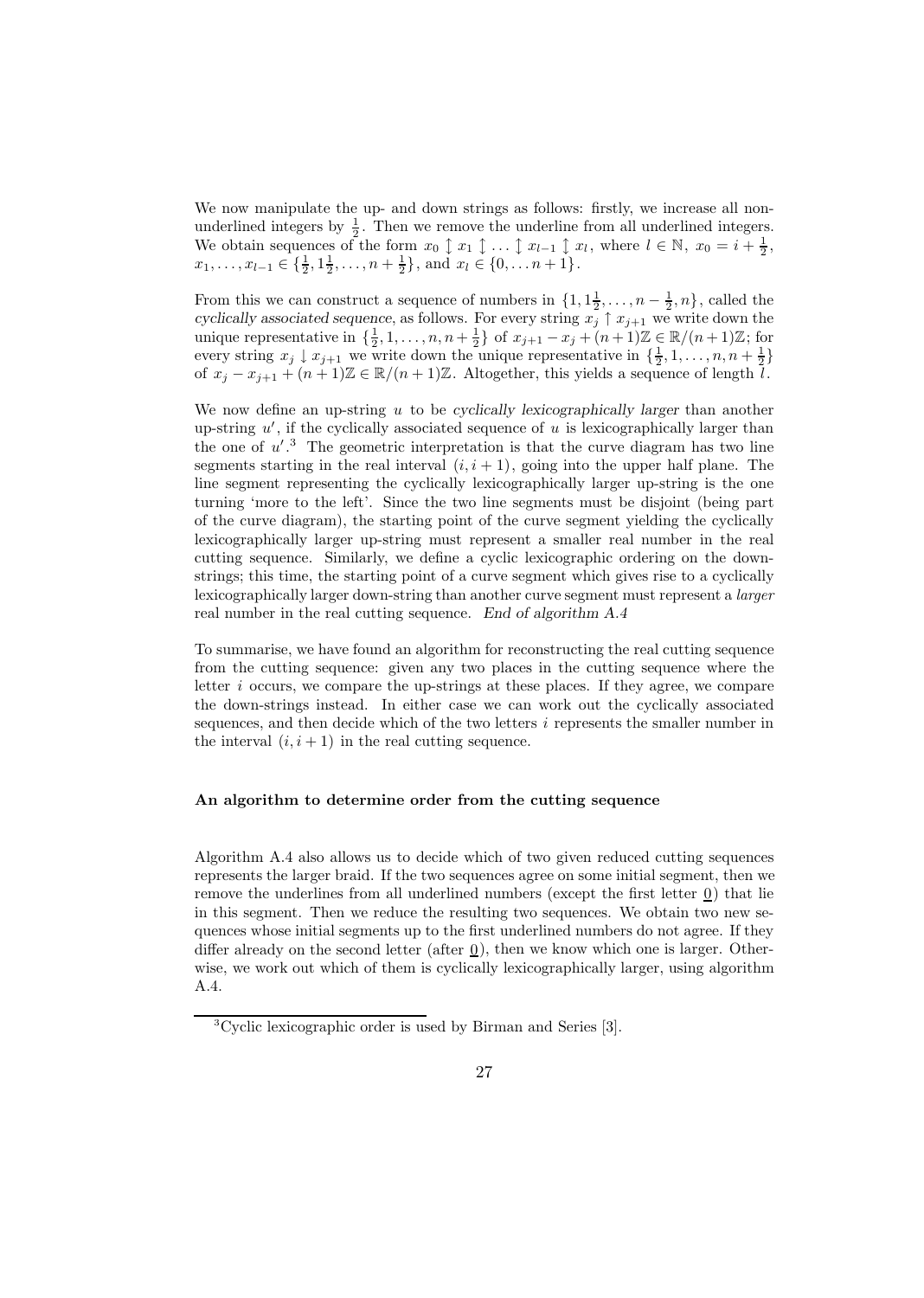#### **The algorithm to determine left-consistent canonical form**

We are finally ready to describe our algorithm to calculate the left-consistent canonical form of a braid. The input is a braid  $\beta$  represented as a word w in the twist generators  $\sigma_i^{\pm 1}$ . The output is the same braid in left-consistent canonical form of  $\beta$ , again given as a word in the  $\sigma_i^{\pm 1}$ .

The algorithm proceeds by repeating the main step (described below) after each repetition we have a word W and a cyclically reduced cutting sequence  $\chi$  which are both modified at the next repetition.

**Start** We start with W the trivial word, and  $\chi$  the reduced cutting sequence of  $\beta$ calculated using algorithm A.2.

**Finish** If the reduced cutting sequence  $\chi$  is  $\underline{0}$   $\underline{1}$  ...  $\underline{n}$   $n + 1$ , then the algorithm stops, and the inverse of the word  $W$  is the desired canonical word.

**Main step** If the reduced cutting sequence starts  $\underline{0}\underline{1}... \underline{i} \uparrow$ , with  $i < n + 1$ , then we hunt for subwords of the following forms

- (i)  $i \uparrow a_1 \downarrow a_2 \uparrow \ldots \uparrow a_{l-1} \uparrow a_l$  or
- (ii)  $\underline{i} \uparrow a_1 \downarrow a_2 \uparrow \ldots \updownarrow a_{l-1} \updownarrow a_l$  or
- (iii)  $a_l \uparrow a_{l-1} \uparrow \ldots \uparrow a_2 \downarrow a_1 \uparrow i$  or
- (iv)  $a_l \uparrow a_{l-1} \uparrow \ldots \uparrow a_2 \downarrow a_1 \uparrow \underline{i},$

where the  $a_1,\ldots,a_{l-1}$  are not equal to i and not underlined, and  $a_l \neq i, i + 1$ . (If the reduced cutting sequence starts  $\underline{0} \dots \underline{i} \downarrow$ , then we hunt for subwords like  $i \downarrow a_1 \uparrow \dots \uparrow$  $a_{l-1} \nightharpoonup a_l$  instead.) We shall call these words *useful subwords*, because they correspond to useful arcs.

We consider the set of all useful subwords, and we want to identify the 'leftmost one', ie the one whose letter i represents the leftmost point in the interval  $(i, i + 1)$ . If one of them starts or ends with a letter  $\underline{i}$ , ie if one of them is of type (ii) or (iv), then this is it. If not, then we can use algorithm A.4 to determine the leftmost one. When we have found the leftmost useful subword, we modify it as follows. If it is of type (i) or (ii), then we write it backwards, so that it starts with the letter  $a_l$ . Irrespectively of the type of the useful subword, we remove the underline from the letter  $a_l$ . Then we let  $c := a_l$ , replace all letters  $a_k$   $(k \in \{1, ..., l\})$  with  $a_k \geq c$  by  $a_k - 1$  (eg  $a_l$  turns into  $a_l - 1$ ), and reduce the resulting sequence. By doing this, we obtain a modified sequence  $a'_0 \uparrow a'_1 \uparrow \ldots \uparrow a'_{l'}$ , possibly with the letter  $a'_{l'} = i$  underlined.

We now multiply W on the right by a word  $v_1 \dots v_l$ , where  $v_k$  is determined by  $a'_{k-1}$ ,  $a'_k$ , and the arrow in between  $a'_{k-1}$  and  $a'_k$  as follows:

(i) If the modified leftmost useful subword contains the string  $a'_{k-1} \uparrow a'_{k}$ , and  $a'_{k-1} <$  $a'_k$ , then  $v_k = \sigma_{a'_{k-1}+1} \dots \sigma_{a'_k}$ ;